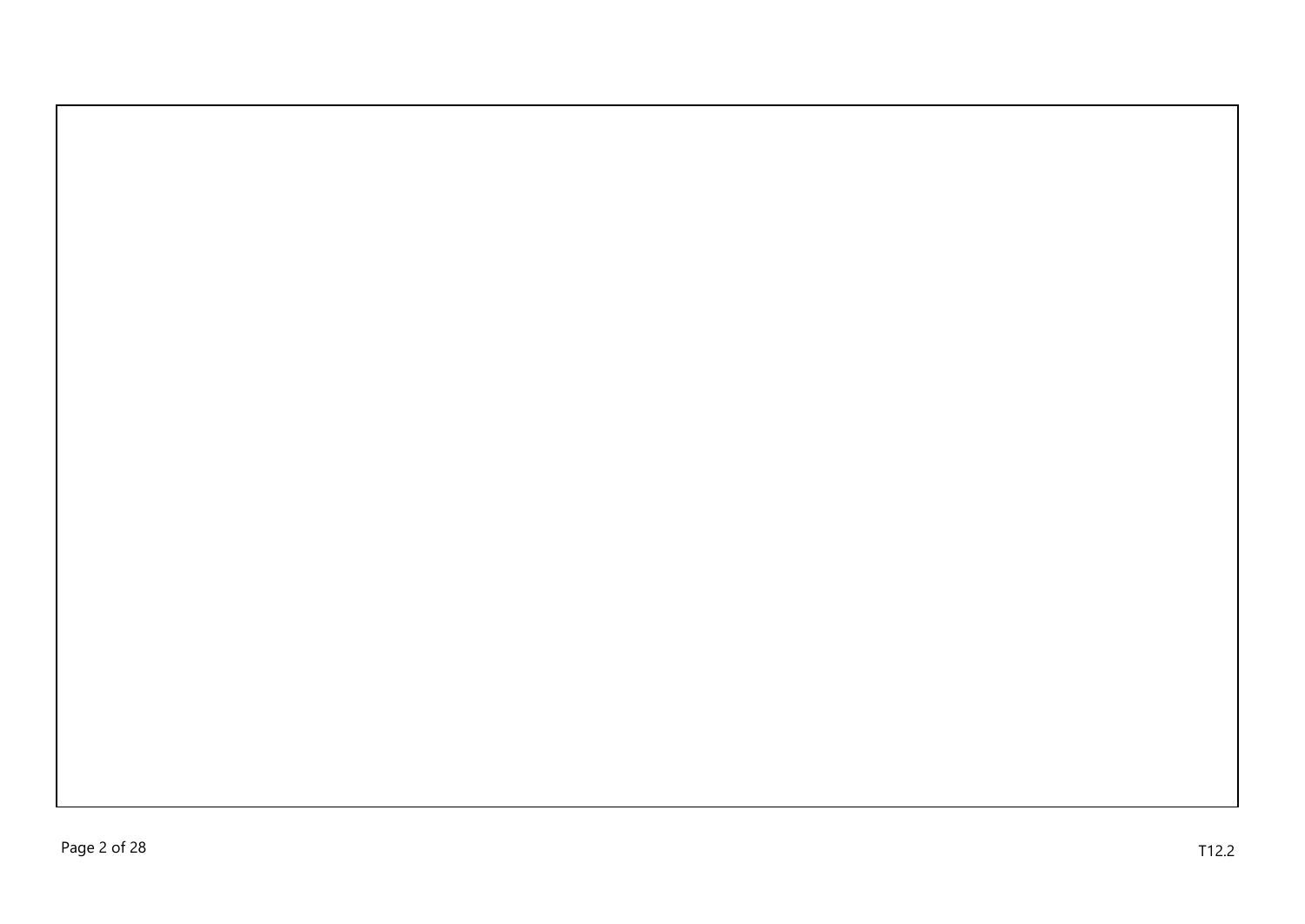| #              | Island | House Name             | Name                         | Sex | National ID | ، ه ، مرگ                                                    | ىئرىتر                                      |
|----------------|--------|------------------------|------------------------------|-----|-------------|--------------------------------------------------------------|---------------------------------------------|
| Male'          |        |                        |                              |     |             |                                                              |                                             |
|                | Male'  | M. American Star       | Moosa Ali                    | M   | A027907     | ە ، مەكرىرى <i>مىر شەھ</i> ىر                                | رحمش كالمي                                  |
| $\overline{2}$ | Male'  | M. American Star       | Fathimath Moosa              | F   | A095808     | د. م <sup>و</sup> بر <i>ما مر</i> ا عظیمه                    | ۇ ب <sub>و</sub> ر د                        |
| $\overline{3}$ | Male'  | M. American Star       | Ahmed Moosa                  | M   | A138166     | د به دې برنا مرت هڅ بر                                       | رەر دىر                                     |
| $\vert 4$      | Male'  | M. Banana Leaf         | Hassan Thaufeeq              | M   | A065862     | د ەنئەتئەيزۇ                                                 | پر سے مگر محرم پر پر                        |
| 5              | Male'  | M. Beydhanaage         | Abdul Muhsin Hussain         | M   | A001888     | ے روپے<br>و• ن <i>ھ</i> توسری                                | رە دە دەسىس بەسكىرىش                        |
| $\overline{6}$ | Male'  | M. Beydhanaage         | Faisath Musthafa             | F   | A032054     | ے روپے<br>و• ن <i>ھ</i> ترسری                                | تەرىخى ئەسىمى                               |
| 7              | Male'  | M. Beydhanaage         | Mohamed Shafee               | M   | A036632     | ے رہے ۔<br>و• ن <i>ھ</i> توسر                                | ورەر د ھگوپ                                 |
| $\overline{8}$ | Male'  | M. Beydhanaage         | Fathimath Shiuna             | F   | A036634     | ے دی ہے<br>و• نھ ترس پ                                       | ژ <sub>بو</sub> دۇ سەرتىر                   |
| 9              | Male'  | M. Beydhanaage         | Abdulla Fayaz                | M   | A039121     | ے روپے<br>و• ن <i>ے توسر</i> ی                               | برده ترالله وتريم                           |
| $ 10\rangle$   | Male'  | M. Beydhanaage         | Dhon Fathimath               | F   | A048455     | ے روپر<br>ح• ن <i>ے ترس</i> ر                                | بره و محرم<br>قرشر ت <sub>و</sub> حرم       |
| 11             | Male'  | M. Blue Heart          | Afseena Zahir                | F.  | A155179     | و . ه و . و . و ه                                            | ەر ئۇسىتىر ئ <sub>ى</sub> ئ <sub>ىرىم</sub> |
| 12             | Male'  | M. Dheveli             | Mohamed Rasheed              | M   | A011540     | -<br>ا <sup>ح و</sup> مرغ م                                  | ورەرو كەشپەر                                |
| 13             | Male'  | M. Dheveli             | Ali Rasheed                  | M   | A043925     | و· قرة وِ                                                    | ر<br>موسي مرسومر                            |
| 14             | Male'  | M. Dheveli             | Nasheeda Ibrahim             | F   | A055979     | و· قرة و                                                     | <i>سَ شوندٌ و هغرب</i> وٌ                   |
| 15             | Male'  | M. Dheveli             | Rilwan Shiham                | M   | A060222     | و· تروُّمِ                                                   | ىرىشۇش ئىرگە                                |
| 16             | Male'  | M. Dheveli             | Alya Ali Rasheed             | F.  | A329914     | اح بمحرمو                                                    | أروش أرمح الكرشوش                           |
| 17             | Male'  | M. Dheveli             | Mariyam Zainath Shiham       | F.  | A338632     | اح بمحتجم و                                                  | ومهرو يهرسه سر                              |
| 18             | Male'  | M. Dheveli             | <b>Hussain Thoil Rasheed</b> | M   | A365650     | اح کمی خو                                                    | برسكريكر ومجروفي الكرهومر                   |
| 19             | Male'  | M. Dheveli             | Mariyam Thifla Rasheed       | F.  | A365651     | و· ترة و                                                     | رەرە بورگە ئرىشوتر                          |
| 20             | Male'  | M. Dhonkeyogasdhoshuge | Fathmath Malhath             | F.  | A063858     | د سال به ده ده ده بر د د و د ا<br>د ۱۰ تورمزد افزار سوتورمزی | و ده ده ده.                                 |
| 21             | Male'  | M. Dhonkeyogasdhoshuge | Adam Thaufeeg                | M   | A098651     | ہ ہو ہ پاہاور ہے و پا<br>وی افر سربر ہو <sub>کا</sub> سوفر س | أمرو رودية                                  |
| 22             | Male'  | M. Dhonkeyogasdhoshuge | Aishath Nahuma               | F.  | A111563     | ه ده د در او ده د د د<br>د ۱ ترس د در سوتربرد                | وكرمشكم المرواة                             |
| 23             | Male'  | M. Dhonkeyogasdhoshuge | Ahmed Nazim                  | M   | A121383     | ه ده د در او ده د د د<br>د ۱ ترس د در سوتربرد                | رەر ئە ئەرە                                 |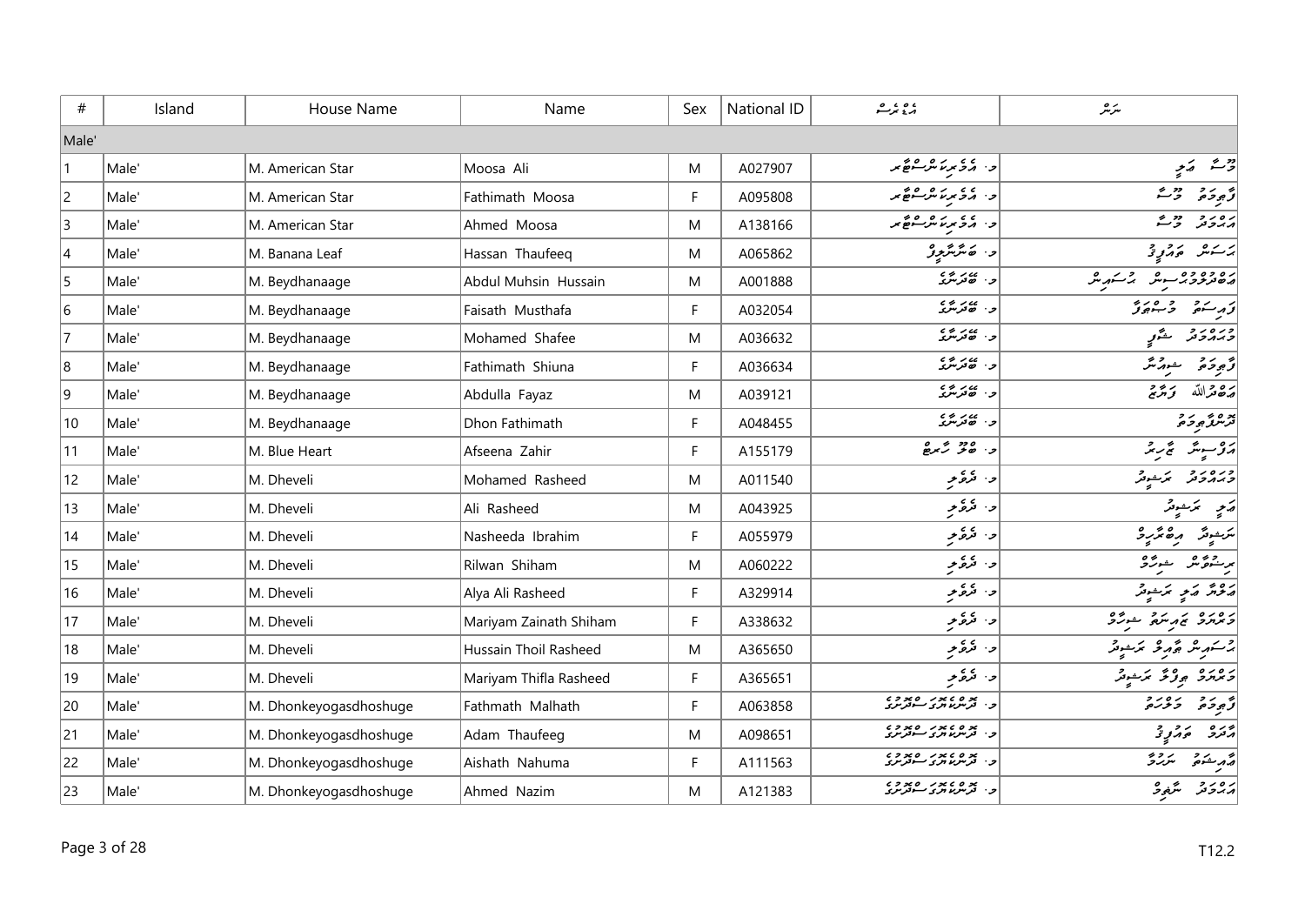| 24           | Male' | M. Dhonkeyogasdhoshuge | Mariyam Sahamath        | F         | A151423 | بر ده د در ده د د د د<br>د ۱ ترس در در سوتربرد  | رىر ئەر ج<br>  پر ه پر ه                 |
|--------------|-------|------------------------|-------------------------|-----------|---------|-------------------------------------------------|------------------------------------------|
| 25           | Male' | M. Fahiroalhi          | Zulaikha Yoosuf         | F         | A056390 | و· تۇرىتى بە                                    | در وه<br>در سور<br>تح مَحَرَ رَّ         |
| 26           | Male' | M. Fengas              | Mohamed Yoosuf          | M         | A023162 | ى ئۇيىز مەر ھ                                   | כנסני מיפר<br>כנמכת מיית                 |
| 27           | Male' | M. Fengas              | Aishath Seema Mohamed   | F         | A023795 | چ ، ئۇيترىم كە                                  | مەر شىم سوڭ ئەر ئەر                      |
| 28           | Male' | M. Fengas              | Aminath Seema Mohamed   | F         | A067226 | د . ۇېترى ھ                                     | أثر شروع المستريح وبرورو                 |
| 29           | Male' | M. Fengas              | Ahmed Shuhail           | M         | A067227 | ى ئۇيىز مەر                                     | أرور ويردي                               |
| 30           | Male' | M. Fengas              | Ali Shuhail Mohamed     | M         | A077327 | د . ۇېئرى ھ                                     | أكمي المحتركم والمحادر والمحمد           |
| 31           | Male' | M. Fengas              | Mariyam Seema Mohamed   | F         | A131833 | د . ۇېترى ھ                                     | נים בי פנים ניביר.<br>פינות כ"ק פניות כי |
| 32           | Male' | M. Fengas              | Athifa Mohamed          | F         | A287604 | چ ، بۇ ئەيمە ئەگ                                | أشهو وره دو                              |
| 33           | Male' | M. Fengasge            | Mohamed Thooloon        | M         | A049715 | ى ئۇنىر ئەمىي<br>مەنبۇ ئىسىر                    | כנסנכ ממס<br>כנהבת הכת                   |
| 34           | Male' | M. Fenthulhaa          | Ahmed Buruhan           | M         | A058158 | ړ و د وه<br>د ۱ توسمبرنگ                        | ره رو ووړه.                              |
| 35           | Male' | M. Field Daisy         | Mohamed Hashim          | M         | A058678 | د . د د د د کام                                 | ورەر و گەندۇ                             |
| 36           | Male' | M. Field Daisy         | Shameema                | F         | A069434 | وسوچ وي پا                                      | شەرچ                                     |
| 37           | Male' | M. Field Daisy         | Ibrahim Adil            | ${\sf M}$ | A076928 | وسوع وميمي                                      | הפי <i>ג'י</i> ב הבקב                    |
| 38           | Male' | M. Field Daisy         | Rumaiza Ahmed           | F         | A076957 | د . د د د د کام                                 | برورځ مدون                               |
| 39           | Male' | M. Field Daisy         | Fathimath Malsa Mohamed | F         | A157519 | د . د د د د کام                                 | ه د د ده په دره د د<br>ژبوده د د ک       |
| 40           | Male' | M. Field Daisy         | Ilyas Ahmed             | M         | A216763 | <sub>و</sub> . <sub>تو</sub> و؟؟ <sub>م</sub> م | مروش مدور                                |
| 41           | Male' | M. Field Daisy         | Fathimath Saffa Ibrahim | F         | A329189 | <sub>و</sub> . <sub>تو</sub> و؟؟ <sub>م</sub> م | ومجدد ومنتقل المتعر                      |
| 42           | Male' | M. Field Daisy         | Fathmath Ana            | F         | A337891 | د . د د د د کام                                 | قهوخو منثر                               |
| $ 43\rangle$ | Male' | M. Field Daisy         | Aishath Jinaya Jamsheed | F         | A347838 | د . د د د د کالم                                | مەر ئىكى ئەر ئەر ئىر                     |
| 44           | Male' | M. Field Daisy         | Mohamed Nawaaz Adil     | M         | A354578 | وسوعي وه عيم سي                                 | כנסנכ נפכ הפ                             |
| 45           | Male' | M. Field Daisy         | Ahmed Nasif             | M         | A362020 | د . د د د د کام                                 | رەرد شەرە                                |
| 46           | Male' | M. Gold Bird Lily      | <b>Abdul Muhsin</b>     | M         | A041240 | ر موه ه څو د د د                                | ره وه و و<br>پرېفر د بر سرس              |
| 47           | Male' | M. Gold Bird Lily      | Ilyas Mohamed           | M         | A050529 | - 22,2000 وو                                    | ە ئەرەردە<br>مەركەب جەمدى                |
| 48           | Male' | M. Gold Bird Lily      | Fathimath Nazneena      | F         | A060319 | - 2000 كەردى<br>دې دىگە ئەھەردى                 | قەم ئەھم ئىستى ئېرىتكە                   |
| 49           | Male' | M. Gold Bird Lily      | AMINATH MOHAMED         | F         | A075844 | د . د د ده ه پرو د د د                          | أثر سرد وره رد                           |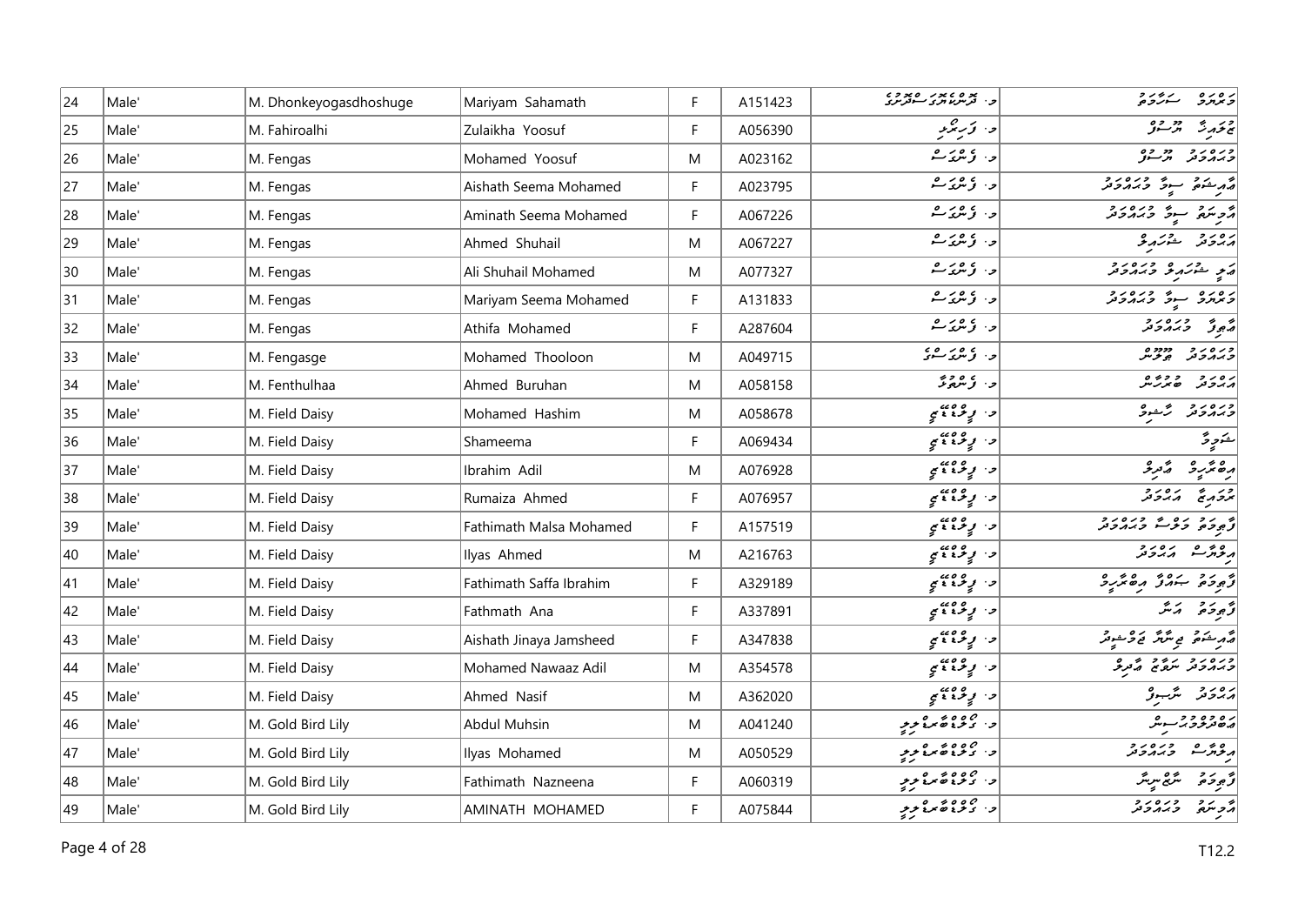| 50 | Male' | M. Gold Bird Lily | Ali Isham Mohamed        | M | A082550 | ه ده وه ده ورو<br>د . د د د ه مرد رو                        | كمو مشوه وره رو                                      |
|----|-------|-------------------|--------------------------|---|---------|-------------------------------------------------------------|------------------------------------------------------|
| 51 | Male' | M. Gold Bird Lily | Hassan Isam Mohamed      | M | A149744 | - 2000ء<br>حيد محمد محمد محمد محمد المحمد                   | ر کره مرگور وره دو                                   |
| 52 | Male' | M. Gold Bird Lily | Aishath Nazneena Mohamed | F | A158906 | د . د د وه څورو په د د                                      | ۇرمۇق ئۇچ ئېرىش دېرەرد                               |
| 53 | Male' | M. Gold Bird Lily | Ibrahim Isham Mohamed    | M | A158908 | - <sup>200</sup> 0ء کومو                                    | مەنگرىۋ مەشكى دىرەرد                                 |
| 54 | Male' | M. Gold Bird Lily | Abbas Mohamed            | M | A216725 | ر موه ه کارو<br>د کولاهگرو کو                               | رەپ دىرەرد                                           |
| 55 | Male' | M. Gold Bird Lily | AISHATH SUMA ILYAS       | F | A338000 | - 2000 كاروبو<br>د . د د د ه كاروبو                         | ە ئەيدىكى ئىچە ئەرەپ ئى                              |
| 56 | Male' | M. Gold Bird Lily | Hawwa Naazlee            | F | A345638 | - 222 كەردى<br>دې دىگرى كەندىكى مەردى                       | پره په سرچ مح                                        |
| 57 | Male' | M. Gold Bird Lily | Mahufooz Shafath         | M | A358343 | - 22,000 مرد د د                                            | ر د دد د کرد د<br>تربرنو شور شو                      |
| 58 | Male' | M. Gold Bird Lily | Maashitha Ahmed          | F | A358344 | د . د د ده ه د د د د د                                      | ۇ شەمۇ<br>بر ٥ پر و<br>م <i>ر</i> بر <del>و</del> تر |
| 59 | Male' | M. Gold Bird Lily | Mahufooza Sofath         | F | A367499 | - چوه څوندوبو                                               | ر ودور در رور د<br>تربرونو سوومبرو                   |
| 60 | Male' | M. Golden Fish    | Azeeza Hussain           | F | A011688 | وسيحوذ معربة                                                | أەسپى ئىم ئەسكىرىش                                   |
| 61 | Male' | M. Golden Fish    | Fathimath Mohamed        | F | A069418 | د . گ <sup>9</sup> گر گروگ                                  | و ده دره در                                          |
| 62 | Male' | M. Golden Flower  | Mariyam Rasheeda Hussain | F | A068819 | ە دە دە دە دىر<br>د ·   ى مىرى مىرىگەنىز                    | و ورو نرجونگر بر کرد مگر                             |
| 63 | Male' | M. Golden Flower  | Fathmath Sana Shareef    | F | A158698 | ە ئەمەرەھ <i>ەر</i><br>چەسىمى ئەسىمە ئىمى ئىمە              | ۇۋۇق سەش ھەيرۇ                                       |
| 64 | Male' | M. Golden Flower  | Hawwa Shara Shareef      | F | A339839 | ە ەرەە دەر.<br>د كەن ئىملانمى تەر                           | رەپ خەش خىرى                                         |
| 65 | Male' | M. Golden Land    | Shamsunnisa Hussain      | F | A097609 | ح ور ويره وه<br><del>و</del> · تح <b>رج سرچ</b> سم <b>ه</b> | شوق شهر سريد بر جنس شهر شر                           |
| 66 | Male' | M. Golden Leaf    | Sobira Hussain           | F | A037006 | د . د وړ ه پروژ                                             | بەھ ئەسىر بىر                                        |
| 67 | Male' | M. Golden Leaf    | Madheeha Usman           | F | A053654 | - <sup>201</sup> 3ع مربو و                                  | دَ پِرِ بَيْ مِنْ وَصْحَبْ بِهِ                      |
| 68 | Male' | M. Golden Leaf    | Zuhura Usman             | F | A060210 | ە بە ئەندە بەر                                              | وويد وه ده م                                         |
| 69 | Male' | M. Golden Leaf    | Aminath Naeema           | F | A068728 | د . د څو نا تروو                                            | أأوسكم سكدة                                          |
| 70 | Male' | M. Golden Leaf    | Mohamed Khaleel          | M | A074661 | د . د وي مر <sub>م</sub> وژ                                 | دره در در در در                                      |
| 71 | Male' | M. Golden Leaf    | Fathimath Wadeefa        | F | A074662 | د . د د د ورو د                                             | وَجِوَدَةٌ وَسِرْتُمْ                                |
| 72 | Male' | M. Golden Leaf    | Nasreena Mohamed         | F | A076914 | د بر دور و د و د                                            | ىكرىشمېرىگە جەم جەم ج                                |
| 73 | Male' | M. Golden Leaf    | Usman Ali                | M | A090120 | د . د د د وړو د                                             | ەم ئەھرىمى ئە                                        |
| 74 | Male' | M. Golden Leaf    | Ahmed Hamee              | M | A121097 | د . د د د پروژ                                              | بر ہ مر ح<br>مرکز فر<br>شرحيه                        |
| 75 | Male' | M. Golden Leaf    | Zulfa Usman              | F | A122240 | د . د د ډېرو د                                              | دە دەپر<br>ئ <i>ەخۇ</i> مەۋرىتر                      |
|    |       |                   |                          |   |         |                                                             |                                                      |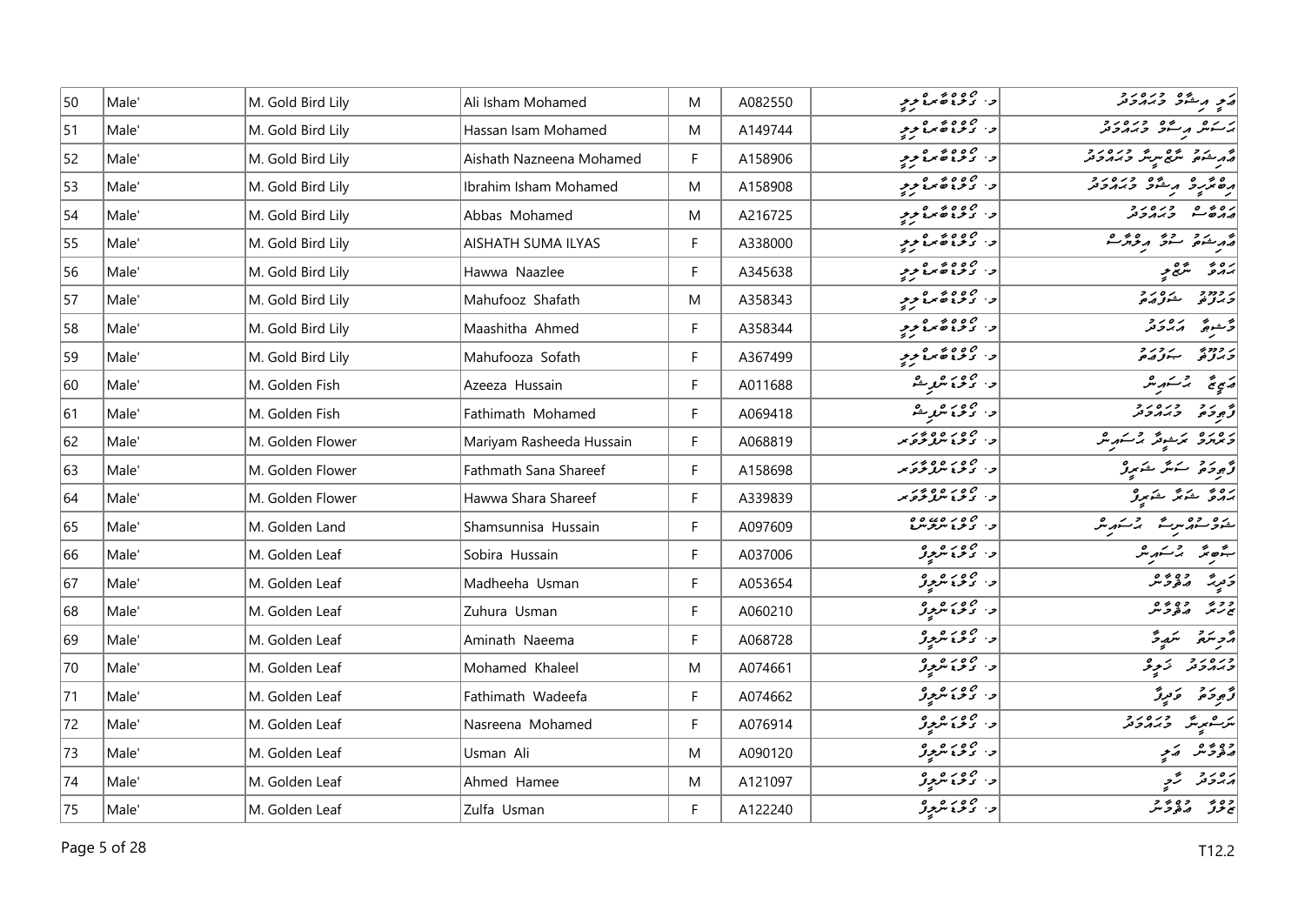| 76  | Male' | M. Golden Leaf  | Abdulla Khaleel                | M           | A132432 | ه د هموړه پرېږو                                 | پر <b>ص</b> حر اللّه<br>تزجرعى |
|-----|-------|-----------------|--------------------------------|-------------|---------|-------------------------------------------------|--------------------------------|
| 77  | Male' | M. Golden Leaf  | Aminath Hana                   | F           | A333626 | د قوم موږ و                                     | أثرجه تنزه                     |
| 78  | Male' | M. Golden Leaf  | Ahmed Nabeel                   | M           | A337886 | والمحوفي مربولو                                 | رەرو سەر                       |
| 79  | Male' | M. Golden Leaf  | Mohamed Afsheen                | M           | A363595 | - موړ عربو په کليکو لري.<br>حسنه عربو لري.      | ورەرو روپ                      |
| 80  | Male' | M. Golden Leaf  | Fathmath Ishwa                 | F           | A370238 | - <sup>2</sup> 22ع مروٍ و                       | قرجوحر المراعيم                |
| 81  | Male' | M. Golden Leaf  | Hussain Maain Ahmed            | M           | A371676 | د . د د ډېرو و                                  | ير سکه شهر شهر می در در د      |
| 82  | Male' | M. Golden Tree  | Mohamed Rasheed                | M           | A126570 | د ود وه وه پر                                   | ورەر و كرشونر                  |
| 83  | Male' | M. Golden Tree  | Hussain Sinan                  | M           | A302184 | د مع د ده ده مرد م                              | برسكر بكر سوسرهر               |
| 84  | Male' | M. Golden Tree  | Ahmed Sameen                   | M           | A338862 | - جوړه ده و                                     | أرەر ئەر ئىستى                 |
| 85  | Male' | M. Himmi        | Hussain Fathuhy                | M           | A010966 | و· رو و                                         | يز سەر شەر ئەمەر               |
| 86  | Male' | M. Himmi        | Aishath Waheeda                | $\mathsf F$ | A069408 | و· رو و                                         | ومدينة ورقر                    |
| 87  | Male' | M. Himmi        | Mariyam Minhath Hussain        | F           | A339802 | و. رو <sub>و</sub>                              | גם גם פינה ביאגים              |
| 88  | Male' | M. Izdhihaaru   | Ibrahim Zakariyya              | M           | A036817 | د· م <sub>و</sub> جي مرشيمه                     | ת ביציב התורה                  |
| 89  | Male' | M. Izdhihaaru   | Mariyam Ishra Ibrahim          | F           | A329190 | <sub>ح</sub> . م <sub>و</sub> ج مر شمر          | כמתכ תשית תפתיכ                |
| 90  | Male' | M. Izdhihaaru   | Fathimath Isha Ibrahim         | F           | A329192 | د ۰ مرچ مر <i>ر</i> محمد                        | ژوده مث مقترد                  |
| 91  | Male' | M. Kafiyaa Vilu | Ahmed Shah Ali                 | M           | A007445 | ه <i>، مأو پژو</i> ځو                           | ره رو ده و کام                 |
| 92  | Male' | M. Kafiyaa Vilu | Hussain Ishan                  | M           | A052316 | <sub>و</sub> . ئۇ ب <sup>ە</sup> ر بۇ بۇ        | بركتهرش بركشش                  |
| 93  | Male' | M. Kafiyaa Vilu | Abdulla Husham Ali             | M           | A052342 | ه <i>، مأو پژو</i> ځو                           | رە ئەللە ئەشكى كەم             |
| 94  | Male' | M. Kafiyaa Vilu | Dr. Ibrahim Shiyam             | M           | A066074 | و· ئۈرگەرچە                                     | ، پر م <i>وشرد</i> شورگ        |
| 95  | Male' | M. Kafiyaa Vilu | Zareena Ali                    | E           | A111632 | <mark>و، ئارېژ<sub>ىر</sub> ب</mark> خ          | ئے پر بٹر کے کیے               |
| 96  | Male' | M. Kafiyaa Vilu | Aminath Athifa Ali             | F           | A111906 | <mark>و<sub>: مَأْتِرِ مُزْعِرِ خُ</sub></mark> | أزويتم أأوثر أير               |
| 97  | Male' | M. Kurolhi      | Adam Zahir                     | M           | A067222 | -<br> و· لانتم <sup>ى</sup> ر                   | أأروح بحمر جمر                 |
| 98  | Male' | M. Kurolhi      | Mohamed Aksam                  | M           | A153350 | —<br> و· لانتملو                                | ورەرو رەرە<br>جەمەدىر مەش      |
| 99  | Male' | M. Kurolhi      | Mariyam Ahumiyya               | F           | A153372 | <br> حس <sup>ر ح</sup> معمو                     | במתכ גלפרית                    |
| 100 | Male' | M. Kurolhi      | Mohammad Maizaru Adam<br>Zahir | M           | A340537 | -<br> ح• سمعرمه                                 | כנסני כתיצת המבי התי           |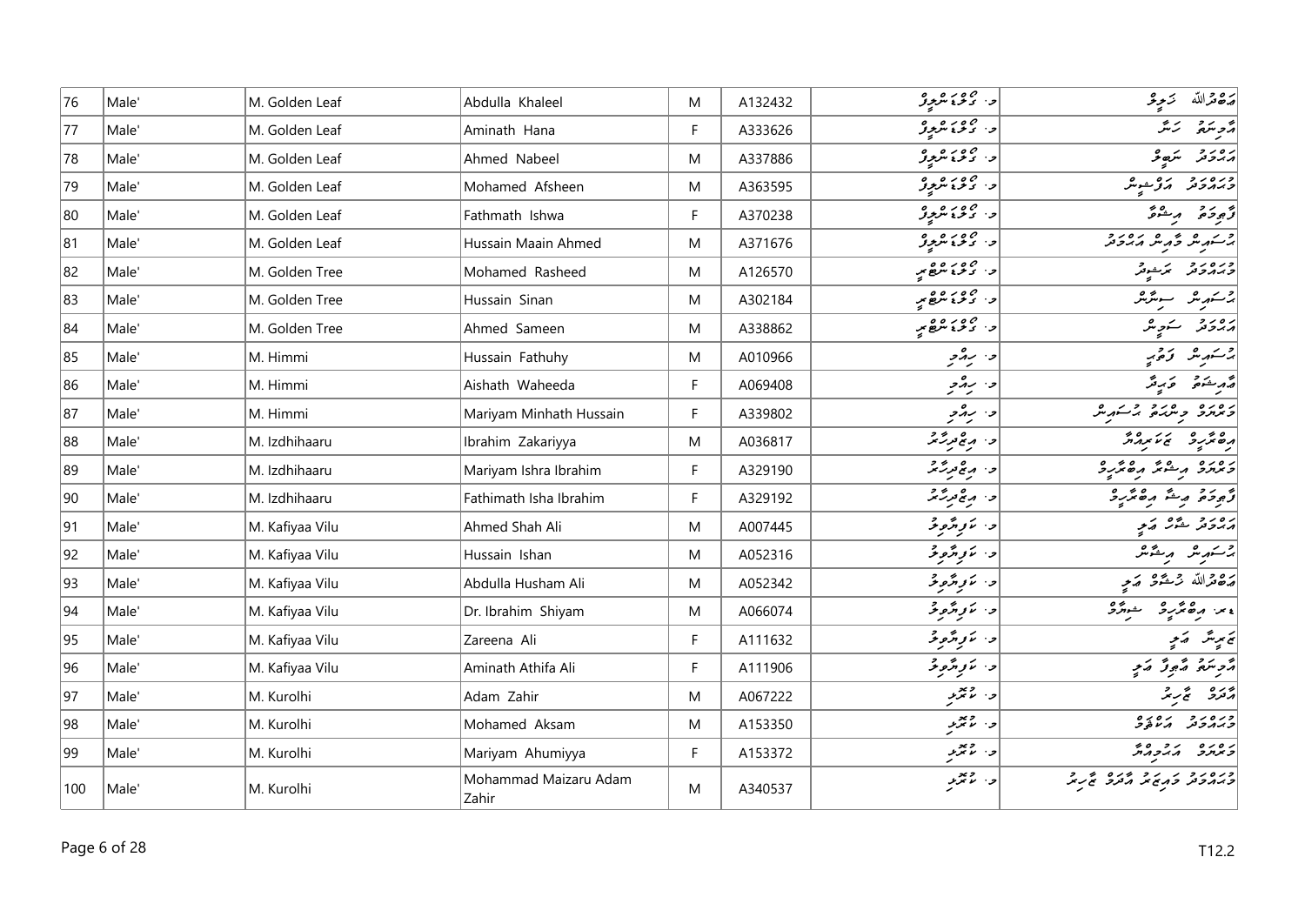| 101 | Male' | M. Kurolhi         | Fathimath Maiha Adam Zahir        | F  | A341777 | وسيمخرى                                  | ومودة ذربه مندو لجربر                                            |
|-----|-------|--------------------|-----------------------------------|----|---------|------------------------------------------|------------------------------------------------------------------|
| 102 | Male' | M. Kurolhi         | Ahmed Adham                       | M  | A368079 | وسيمخرى                                  | ر ور در دره                                                      |
| 103 | Male' | M. Kurolhi         | Ali Ash-hab                       | M  | A383073 | —<br> حسیقیمی                            | أمداح أمشارها                                                    |
| 104 | Male' | M. Kurolhi 1       | Ahmed Zahir                       | M  | A002024 | $1, 2, 2, 7$ اح                          | أرەر ئەرىر                                                       |
| 105 | Male' | M. Kurolhi 1       | Fathimath Ahmed Fulhu             | F. | A078537 | $1, 2, 7, 7$ و. ما تېزىر                 | أقرجوحوا أمروح والمحمد                                           |
| 106 | Male' | M. Kurolhi 1       | Mohamed Zahir                     | M  | A254464 | د ، مذمخرم [                             | ورەرو پرىر                                                       |
| 107 | Male' | M. Kurolhi 1       | Abdulla Zair                      | M  | A388860 | د· نۇتترىر 1                             | مَدْهُ مَّدْاللَّهُ يُحْمِدِ مِّدْ                               |
| 108 | Male' | M. Kurolhikosheege | Amir                              | M  | A035424 | و به عموما مور<br>و به ما مورد مورد      | وترمر                                                            |
| 109 | Male' | M. Kurolhikosheege | Khurusheeda Zahir                 | F  | A077786 | و به موسوعه د ده<br>و به موسوعه مور      | لزنمر شوند المح برند                                             |
| 110 | Male' | M. Kurolhikosheege | Mariyam Mohamed Fulhu             | F  | A081409 | و به عموم بر ه<br>و به مونوم مون         | ر ه ر ه د ر ه ر د د و د<br>  ژ بر بر ژ بر بر ژ ترو د             |
| 111 | Male' | M. Kurolhikosheege | Inasha Amir                       | F  | A113764 | و به عموم بر ه<br>و به مونوم برد         | پرسرشنگ اور چر                                                   |
| 112 | Male' | M. Kurolhikosheege | Aishath Badhoora Dhon<br>Thuththu | F  | A158160 | د .   رو پر پر ،<br>د .   را ټربر تاميږي | ه در در دده بده ده د                                             |
| 113 | Male' | M. Kurolhikosheege | Mohamed Imran Amir                | M  | A160676 | د . او پر پر او .<br> - الا تر پر تاریخ  | כנים ניכן הכיתיות הבית                                           |
| 114 | Male' | M. Lagan           | Mohamed Samid Ahmed Manik         | M  | A039265 | ى ئەتمەتىر                               | כנים גב הם כבנים הבנים הדרים.<br>כמו כבני היו כבנים המכבנים ייטו |
| 115 | Male' | M. Lagan           | Hajara Abdulla                    | F  | A047626 | وستخفا تكر                               | حَرَمَ مَرْهُ قَرَاللَّهُ                                        |
| 116 | Male' | M. Lagan           | Fathimath Yumna                   | F  | A056857 | و· ئۇتەنگە                               | توجدة المردانة                                                   |
| 117 | Male' | M. Lagan           | Khadeeja Muna                     | F  | A147232 | ە . ئۇتىگە                               | زَمِرِيَّ رَّسَّ                                                 |
| 118 | Male' | M. Lagan           | Aminath Yumna                     | F  | A147245 | و· ئۇتەنگە                               | ړې شره ده پر                                                     |
| 119 | Male' | M. Lagan           | Abdulla Fareed Ahmed              | M  | A157265 | ە . ئۇ ئەش                               | رە قراللە ئرىرىقر مەمرىقر                                        |
| 120 | Male' | M. Lagan           | Mohamed Fareed Ahmed              | M  | A354155 | ە بە ئەتە ئىر                            | ورەرو رىرد كەرو                                                  |
| 121 | Male' | M. Light Signal    | Fathimath Shafeea                 | F  | A002201 |                                          | أَرْجُوحَةً شَوَرٍ مُّ                                           |
| 122 | Male' | M. Light Signal    | Abdulla Shafeeu                   | M  | A027075 | و·                       و يرو<br>و      | 200 ماللّه شَعَرٍ 2                                              |
| 123 | Male' | M. Light Signal    | Ahmed Shafeeu                     | M  | A027921 | و· محمرهج سوء مكرفح                      | دەر د سكوپى                                                      |
| 124 | Male' | M. Light Signal    | Mariyam Zakariyya                 | F. | A027922 | و· مَرْرِيْحْ سِنْ مَرْتَر               | גפגם גד פי                                                       |
| 125 | Male' | M. Light Signal    | Mohamed Shafeeu                   | M  | A027968 |                                          | ورەر دۇر                                                         |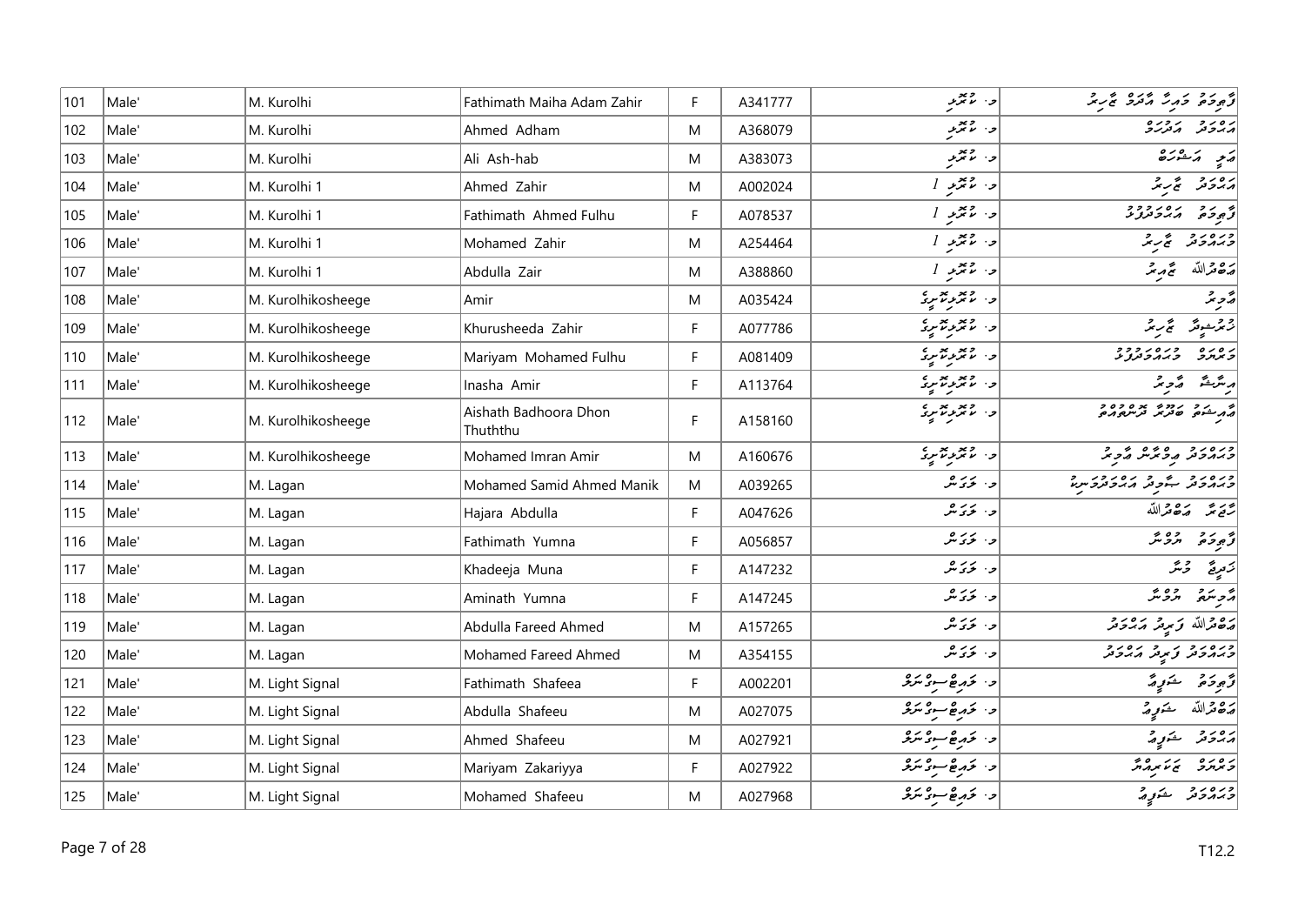| 126 | Male' | M. Light Signal | Ismail Shafeeu                    | M  | A028181 | و· تۇرغ سوڭ ئىرى                    | أبر سىتى چىم ئىستىم يەر                                                                                                                                                                                                         |
|-----|-------|-----------------|-----------------------------------|----|---------|-------------------------------------|---------------------------------------------------------------------------------------------------------------------------------------------------------------------------------------------------------------------------------|
| 127 | Male' | M. Light Signal | Aminath Shafeea                   | F  | A028182 | و· ځه هڅ سره سره                    | أأروبتهم الحكم وأأر                                                                                                                                                                                                             |
| 128 | Male' | M. Light Signal | Moosa Zakariyya                   | M  | A067493 |                                     | $50 - 20$                                                                                                                                                                                                                       |
| 129 | Male' | M. Light Signal | Fareeda Hussain                   | F. | A092064 |                                     | تزىرىگە كەسكەرلىك                                                                                                                                                                                                               |
| 130 | Male' | M. Light Signal | Ahmed Ameel Shakeel               | M  | A127619 | <sub>ح</sub> . ځهر <u>ه</u> سوچ سرچ | د د د د د و د خوړ و                                                                                                                                                                                                             |
| 131 | Male' | M. Light Signal | Ibrahim Yanaal Shakeel            | M  | A331886 |                                     |                                                                                                                                                                                                                                 |
| 132 | Male' | M. Link House   | Aminath Shareef                   | F. | A007284 | اد و هر در ده                       | أأترجع المستمير                                                                                                                                                                                                                 |
| 133 | Male' | M. Link House   | Mahamooda Shareef                 | F. | A041021 | و· ویژیز ترور ه                     | در دوم شهرو                                                                                                                                                                                                                     |
| 134 | Male' | M. Link House   | Dr. Ahmed Shareef                 | M  | A046227 | و· بویدروزه شد                      | بده ر برگ در سکورتر در در در برگزاری برگزاری برگزاری برگزاری برگزاری برگزاری به این برگزاری به کار برگزاری به<br>برگزاری برگزاری برگزاری برگزاری برگزاری برگزاری برگزاری برگزاری برگزاری برگزاری برگزاری برگزاری برگزاری برگزار |
| 135 | Male' | M. Link House   | Sobira                            | F  | A063831 | و· بومبرد رو م                      | ابثوه بثر                                                                                                                                                                                                                       |
| 136 | Male' | M. Link House   | Dr. Maumoon Shareef               | M  | A063832 | و· ویرتار در م                      | بره رودوه شهر                                                                                                                                                                                                                   |
| 137 | Male' | M. Link House   | Sakeena Hussain                   | F  | A103551 | و· بویدروز می                       | سىرىنتى ئەسىرىتى                                                                                                                                                                                                                |
| 138 | Male' | M. Link House   | Aishath Shareef                   | F  | A123069 | و· ومرار در د                       | أقهر مشكم فتحصير                                                                                                                                                                                                                |
| 139 | Male' | M. Link House   | Aishath Risal Ahmed               | F  | A123882 | د . برمرد رو ه                      | أقهر يشمح أمرية المراراة المحمدة المراريخ                                                                                                                                                                                       |
| 140 | Male' | M. Link House   | Fathimath Nuha                    | F  | A123883 | د . برمرد رو ه                      | قەبەدە بىر                                                                                                                                                                                                                      |
| 141 | Male' | M. Link House   | Mohamed Raaidh Ahmed              | M  | A167479 | و· ویر ارزمر م                      | ورەر دېمبر دەرد                                                                                                                                                                                                                 |
| 142 | Male' | M. Link House   | Aminath Nuha Rasheed              | F. | A344875 | د و مورد ده شد                      | أأترج لتركه فمراكب مرسفوقر                                                                                                                                                                                                      |
| 143 | Male' | M. Link House   | Ahmed Naif Rasheed                | M  | A345473 | د . م <i>ومبرد رو</i> ه             | أرود تمرز ترجيز                                                                                                                                                                                                                 |
| 144 | Male' | M. Link House   | Fathmath Rifga Ahmed              | F. | A350506 | وسوپلاندم                           | و و د و مروته بره د و                                                                                                                                                                                                           |
| 145 | Male' | M. Link House   | MAHMOOD ABDULLA<br><b>MOHAMED</b> | M  | A380222 | د م <i>وسر پارو</i> ه               | ره دو ده و <sub>الله</sub> وره رو<br><i>د بدونډ پره</i> نرالله وبرمرس                                                                                                                                                           |
| 146 | Male' | M. Link House   | Ahmed Abdulla Mohamed             | M  | A395774 | د . م <i>ومبر بر د ه</i>            | رەرو رەوللە ورەرو                                                                                                                                                                                                               |
| 147 | Male' | M. Maafusheege  | Aminath Nahida                    | F  | A009409 | <sub>ى:</sub> ئۇزىر <sub>ى</sub>    | أأرجر متغريقه                                                                                                                                                                                                                   |
| 148 | Male' | M. Maafusheege  | Mariyam Shafeeq                   | F  | A009410 | <sub>ى:</sub> ئۇ ئۇرگى              | د ۱۵ د عکمونی                                                                                                                                                                                                                   |
| 149 | Male' | M. Maafusheege  | Niumaath Shafeeg                  | F  | A046518 | د ۱۰ د توریخ                        | سرچ جو شور چ                                                                                                                                                                                                                    |
| 150 | Male' | M. Maafusheege  | Ahmed Shafeeq Ibrahim Moosa       | M  | A052911 | <sub>چ</sub> ، گەمى مورى            | ן פיני הוני וסתים ייש                                                                                                                                                                                                           |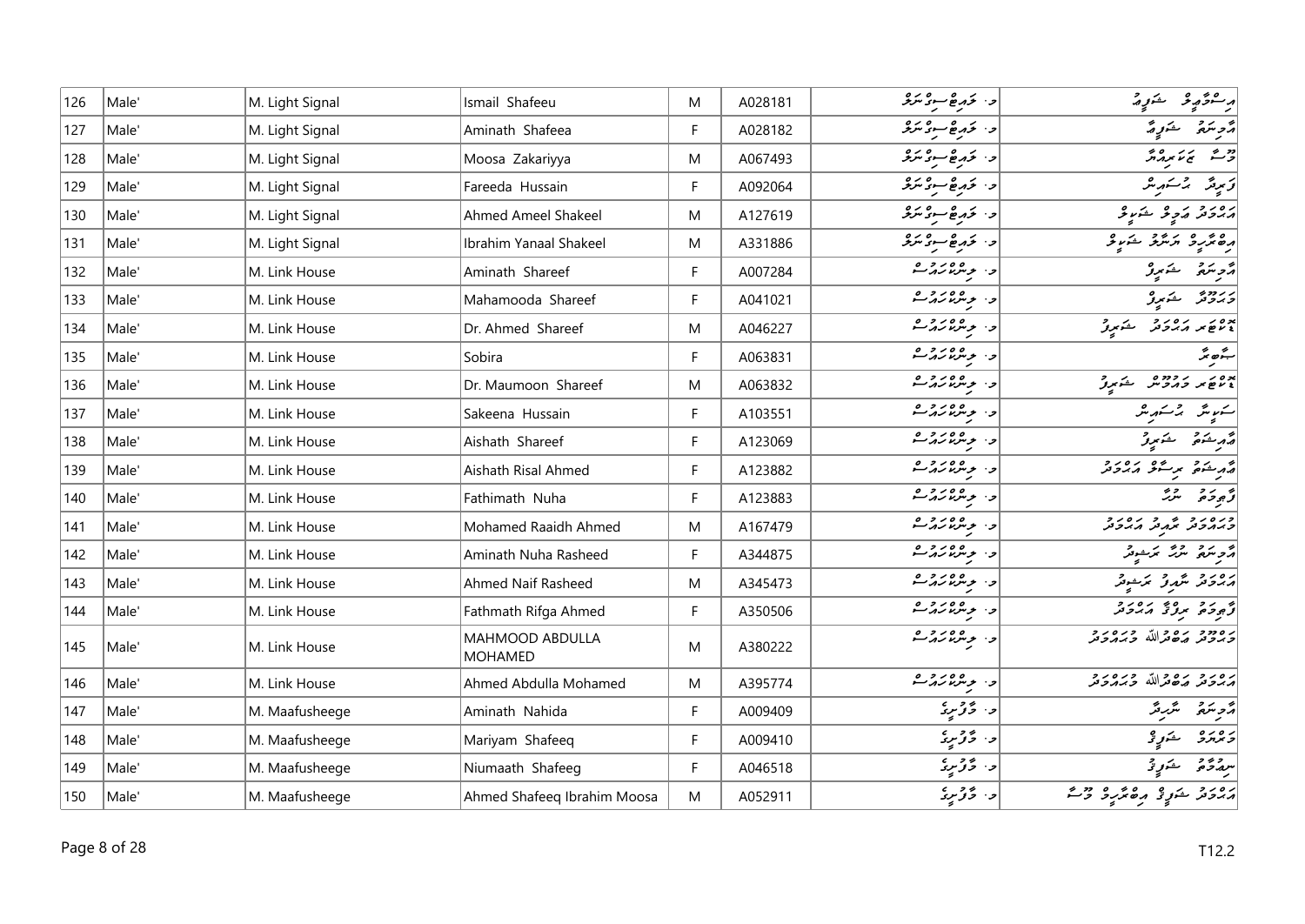| 151 | Male' | M. Maafusheege  | AISHATH ALI                   | F         | A063307 | د <sub>:</sub> د گوري                        | و ديگر دي.<br>در شکو دي                                       |
|-----|-------|-----------------|-------------------------------|-----------|---------|----------------------------------------------|---------------------------------------------------------------|
| 152 | Male' | M. Maafusheege  | Asiath Rilweena               | F         | A063308 | و٠ ۇۇيرۇ                                     | و سوره مرشوم مگر<br>مر                                        |
| 153 | Male' | M. Maafusheege  | Aminath Liuvina               | F         | A066900 | د <sub>:</sub> د گوري                        | ىردىن پىگە<br>أثربر مرد                                       |
| 154 | Male' | M. Maafusheege  | Hassan Shafeeg                | M         | A067834 | د . گ <sup>و</sup> گريزگي                    | ېزىكىش ئىشتۇرتى                                               |
| 155 | Male' | M. Maafusheege  | Adam Yasir Ibrahim Moosa      | M         | A073892 | د . د گ <sup>و</sup> ر د <sup>ه</sup>        | ונים וקיידו הסוקים כית                                        |
| 156 | Male' | M. Maafusheege  | Michael Shafeeq Ibrahim Moosa | M         | A073893 | د . گ <sup>و</sup> گريزگي                    | وٍ تَہو څوړنځ ره تر د و د                                     |
| 157 | Male' | M. Maafusheege  | Reena Shafeeq                 | F         | A079288 | د <sub>:</sub> د گوري                        | پرېنځر کشور پخ                                                |
| 158 | Male' | M. Maafusheege  | Yoosuf Amsal Shahban          | M         | A097709 | .<br>د . گ <sup>و</sup> گرېږ                 | دو وه ره ره روم ه<br>در سوز مرد څر شرکت شر                    |
| 159 | Male' | M. Maafusheege  | Daniel Shafeeq Ibrahim Moosa  | M         | A155890 | و٠ وگ <sup>و</sup> مړي                       | ترسرتك خروتى رەتمرىرى دىم                                     |
| 160 | Male' | M. Maafusheege  | Aisha Lyn Mohamed             | F         | A166329 | د . گ <sup>و</sup> گريزگي                    | أمر المستقدم والمستحدث المستحدث                               |
| 161 | Male' | M. Mango Tree   | Fathimath Shiuna              | F         | A069182 | $-2222$                                      | أرموحا والمستشر المتمر                                        |
| 162 | Male' | M. Mango Tree   | Ahmed Shiuneez                | M         | A124414 | وسيحقق ويد                                   | أرور والمستور المستحدثة                                       |
| 163 | Male' | M. Mango Tree   | Ali Shifaz                    | M         | A167545 | وسي وه و هم پر                               | أرشح المستورقيني                                              |
| 164 | Male' | M. Mango Tree   | Mariyam Hassan                | F         | A167546 | ر و و و ه و م<br>د ان د سر و هم <sub>و</sub> | رەرە بەسەر                                                    |
| 165 | Male' | M. Mango Tree   | Ismail Sobah                  | ${\sf M}$ | A325162 | د کوه همچ                                    | وكالحروف بنفاد                                                |
| 166 | Male' | M. Mango Tree   | Idhuhaash Ismail Hilmy        | ${\sf M}$ | A348637 | 5.5.5.5                                      | رورث رعودو رود                                                |
| 167 | Male' | M. Miyavaali    | Ismail Rasheed                | M         | A026680 | اد . دېږوگو.<br>——                           | رەشۇر ئىينى                                                   |
| 168 | Male' | M. Nellaidhooge | Muna Muneer                   | F         | A034501 |                                              | ونگر و تبریز                                                  |
| 169 | Male' | M. Nellaidhooge | Abida Abdul Rahman            | F         | A035087 | ه ده ده ده د                                 | ر ه و ه ر ه د ه<br>پره تر پر پر تر س<br>پ <sup>ر</sup> حو تگر |
| 170 | Male' | M. Nellaidhooge | Jeeza Abdul Rahman            | F         | A058919 | و . شهر کرده دو .<br>و . شهر کرد کرد         | ه ده ده ده ده و                                               |
| 171 | Male' | M. Nellaidhooge | Ali Hussain                   | M         | A069866 | ه ۱۶۵۰ وروپر<br>د شمه څه تره                 | أەيجە برجستىرىتىل                                             |
| 172 | Male' | M. Nellaidhooge | Mohamed Waheed                | M         | A070161 | - יטרעניפט<br>כי ייט <i>רעני</i> פ           | ورەرو كەيتر                                                   |
| 173 | Male' | M. Nellaidhooge | Ahmed Shareef                 | ${\sf M}$ | A075518 | ه ۲۰۰ وروپه<br>د شمه څه نړه                  | دەر د سىمبرو                                                  |
| 174 | Male' | M. Nellaidhooge | Leela Abdul Rahman            | F         | A085240 | -<br> - ייטג ב'וניגל                         | و ده ده ده ده و د                                             |
| 175 | Male' | M. Nellaidhooge | Aishath Abdul Rahman          | F         | A106757 | و . شهر کرده ود ،<br> - شهر کرم تری          | ر ٥ ۶ ٥ ٥ ٥ ٥ ٥<br>۵ ۵ تو ۵ برر و س<br>و.<br>در کار شوی       |
| 176 | Male' | M. Nellaidhooge | Fathimath Abdul Rahman        | F         | A106759 | و . سرگروه ود و                              | و د د ده ده ده وه                                             |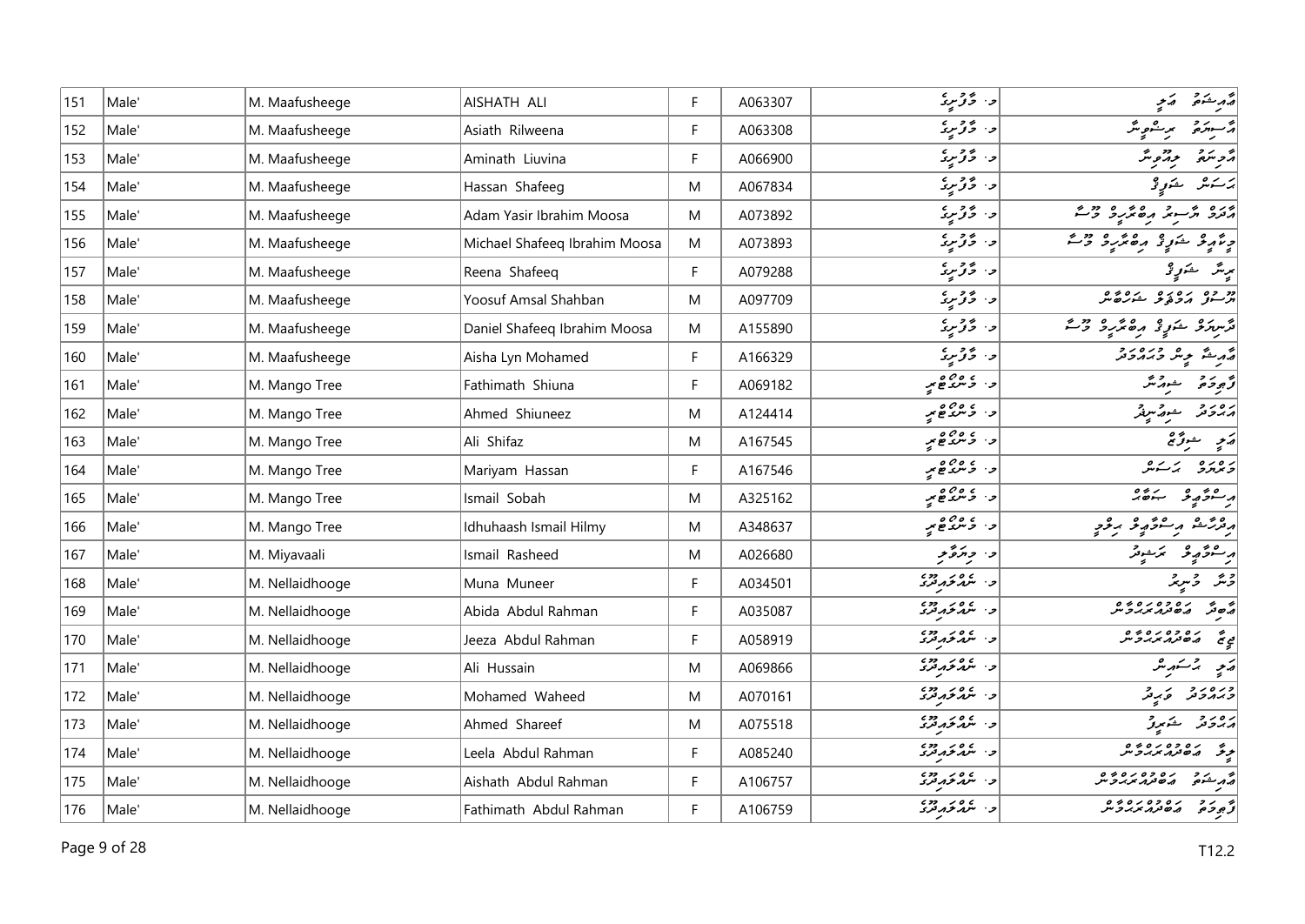| 177 | Male' | M. Nellaidhooge | Aminath Muneer         | F           | A146642 | و . شهر کردو .<br>و . شهر کرد ترو    | أزويتم وتبريز                                             |
|-----|-------|-----------------|------------------------|-------------|---------|--------------------------------------|-----------------------------------------------------------|
| 178 | Male' | M. Nellaidhooge | Mohamed Sham Zaeem     | M           | A156942 | و . شر کرد وو ،<br>و . شر کرد کرد ک  | ورەرو شۇ تەر                                              |
| 179 | Male' | M. Nellaidhooge | Mohamed Shaz Zaeem     | M           | A157230 | و . شر گروه ود .<br>و . شر گروه گرو  | وره د و محمده تم د و                                      |
| 180 | Male' | M. Nellaidhooge | Ahmed Irnaas           | M           | A167227 | و . شهر کرده ود .<br>د . شهر کرد ترو | رەرو مەرگىر                                               |
| 181 | Male' | M. Nellaidhooge | Mohamed Ifreen         | M           | A305553 | ه ۱۶۵۰ وروپر<br>د شمه څه ترو         | ورەر رۇپرىر                                               |
| 182 | Male' | M. Nellaidhooge | Nasha Zaeem            | F           | A336311 | و . شهر کرده ود .<br>و . شهر کرد تری | لتركث المجرورة                                            |
| 183 | Male' | M. Nellaidhooge | Mohamed Shifau Jaufar  | M           | A405792 | و . شر گروه دو .<br>د . شر گروه تر د | ورەر د مشركة د در د<br><i>دېدم</i> ېتر شركة د م <i>دن</i> |
| 184 | Male' | M. Nellaidhooge | Aishath Shaufa Jaufar  | $\mathsf F$ | A405793 | و . شهر کرده ود .<br>و . شهر کرد تری | د د شکوه شکور د در د                                      |
| 185 | Male' | M. Reysham      | Ahmed Yoosuf Manik     | M           | A051253 | وسيحرشون                             | גפגב כב כפי ביתי                                          |
| 186 | Male' | M. Reysham      | Thoiba Shareef         | $\mathsf F$ | A063403 | وسيحرشون                             | بورة خرير                                                 |
| 187 | Male' | M. Reysham      | Aishath Muneeza        | F           | A102325 | و· گرشوگو                            | وكركو وسي                                                 |
| 188 | Male' | M. Reysham      | Ismail Shareef         | M           | A124967 | وسيحرشون                             | ر سوځ په ځمو                                              |
| 189 | Male' | M. Reysham      | Ahmed Shareef          | M           | A325198 | وسيحرشون                             | رەرد خىرۇ                                                 |
| 190 | Male' | M. Reysham      | Ali Shareef Hussain    | M           | A344142 | و٠ کرشوگ                             | ەي خەيرو رقسىمەش                                          |
| 191 | Male' | M. Reysham      | Aminath Suma Hussain   | F           | A344160 | وسيمرشون                             | أو مرد دو و من مر                                         |
| 192 | Male' | M. Reysham      | Ibrahim Humaam Hussain | M           | A364868 | وسيحرشون                             | رەپرى روز برخور                                           |
| 193 | Male' | M. Snow Rose    | FATHIMATH ANOOSHA      | F           | A032278 | د . سه شرچ ه                         | و و د در در در                                            |
| 194 | Male' | M. Snow Rose    | Hussain Shaheel        | M           | A052737 | و. سەھرىرى                           | چەسەر ھەر ئى                                              |
| 195 | Male' | M. Snow Rose    | Mariyam Leeshiya       | F           | A054711 | و. سوهريري                           | رەرە پ <sub>رىشى</sub> رگە<br><i>دى</i> رىرى پەر          |
| 196 | Male' | M. Snow Rose    | AISHATH ZEELIYA        | $\mathsf F$ | A057982 | و، سەھرىرى                           | ۇ مەشىرە<br>مەم<br>سم عر پر                               |
| 197 | Male' | M. Snow Rose    | Aminath Faghiya        | $\mathsf F$ | A062792 | و. ڪشريري                            | أأترسكه<br>تۇ ئەرش                                        |
| 198 | Male' | M. Snow Rose    | Malaky Ahmed           | F           | A073904 | و، سەھرىيى                           | كالمحر والمراكب والمحافر                                  |
| 199 | Male' | M. Thikreethu   | Mohamed Adam           | M           | A032405 | د و مورم مره<br>د ا                  | و ر ه ر د<br>تر پر ژ تر<br>پور ہ<br>مرکزو                 |
| 200 | Male' | M. Thikreethu   | Aishath Wafa           | F           | A063784 | د و مورا مره<br>د ا                  | و در دره<br><i>مار</i> شوه وتي                            |
| 201 | Male' | M. Thikreethu   | Hussain Lirar          | M           | A063856 | د و مورامبره<br>م                    | رىسكىرىش سىرتىر                                           |
| 202 | Male' | M. Thikreethu   | Fathmath Wafa          | $\mathsf F$ | A063857 | د و موند موجو<br>د ا                 | قهودة وقر                                                 |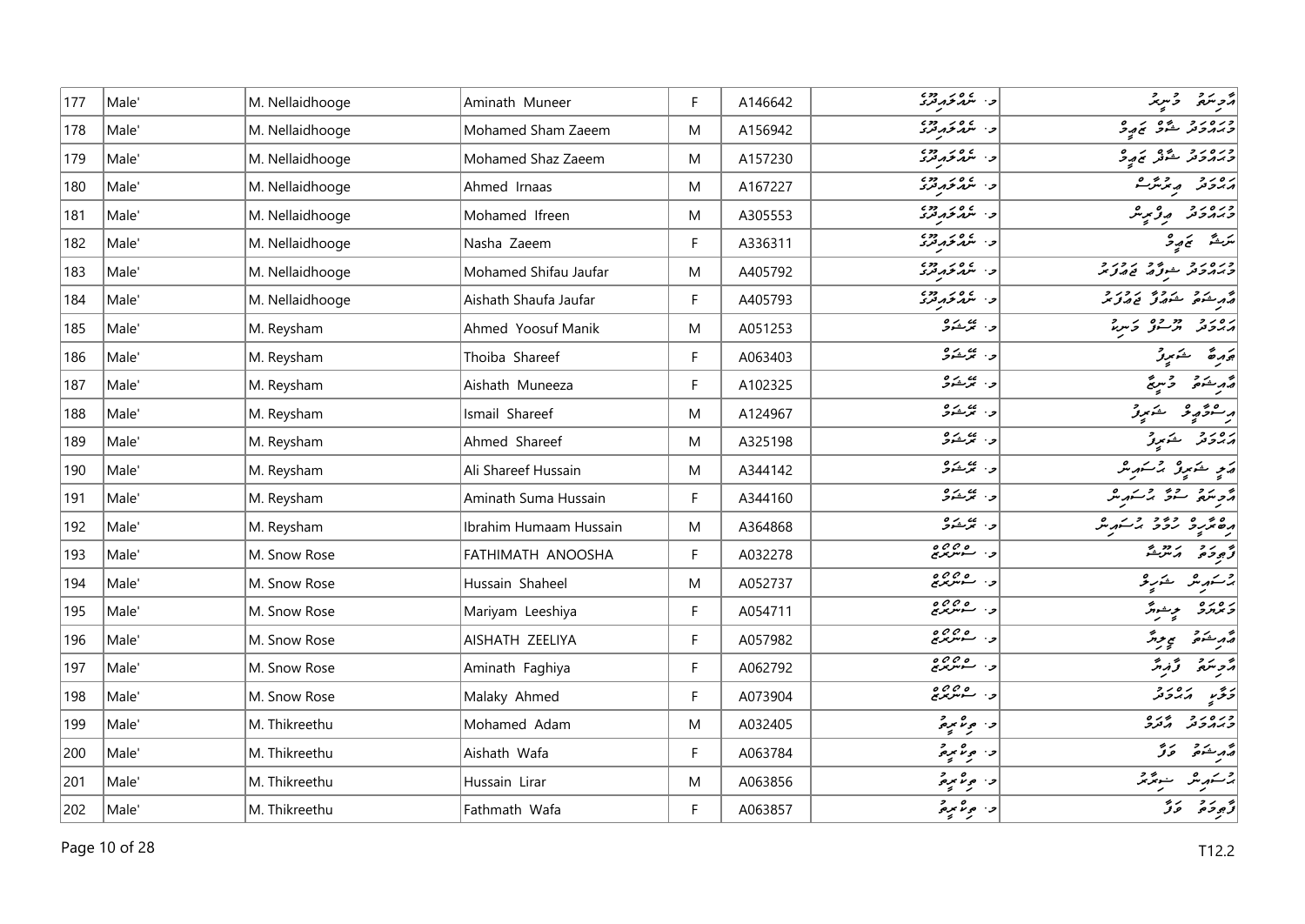| 203 | Male' | M. Thikreethu           | AMINATH WAFA            | $\mathsf F$ | A119805 | ه مورامبره<br>اح                                       | أثمر سمع<br>ىرتى                               |
|-----|-------|-------------------------|-------------------------|-------------|---------|--------------------------------------------------------|------------------------------------------------|
| 204 | Male' | M. Venoasa              | Aishath Zulfa           | F           | A061883 | د ، ءِ پڻر                                             | پ <sup>ر</sup> در شوځ<br>و ہ<br>فرعرتم         |
| 205 | Male' | Ma. Abaarana            | MARIYAM JEZLEEN         | $\mathsf F$ | A040960 | وړ٠ رُۀپرَسَ                                           | ر ه ر ه<br>ې د ه<br>پي مخ مشر                  |
| 206 | Male' | Ma. Abaarana            | Aminath Jazmeen         | F           | A062321 | وړ٠ رُۀپرَسَ                                           | ې مې چ <sub>و</sub> مگر<br>أرمز بنرو           |
| 207 | Male' | Ma. Abaarana            | Aishath Jenifaa         | F           | A062322 | وړ٠ رَهڅرَس                                            | وكرمشكم فيحسر                                  |
| 208 | Male' | Ma. Abaarana            | Ahmed Anil              | M           | A062633 | وړ٠ رُهڅر                                              | גפיב היינב                                     |
| 209 | Male' | Ma. Abaarana            | Umaima Waheed           | F           | A076561 | وړ٠ رُه ترس                                            | ودكرة كالميتر                                  |
| 210 | Male' | Ma. Abaarana            | Mohamed Adheel          | M           | A076562 | وړ ، دڅنرنتر                                           | دره رو پر کرده                                 |
| 211 | Male' | Ma. Abaarana            | Mariyam Thaima Atheef   | F           | A080396 | وړ٠ رُځ ترسَر                                          | כבתב בנב ביבי                                  |
| 212 | Male' | Ma. Abaarana            | Fathimath Naeema        | F           | A081798 | وړ . رځمنه <i>ک</i>                                    | أزودة شهرة                                     |
| 213 | Male' | Ma. Abaarana            | Mohamed Anoof Fairooz   | M           | A166398 | وړ٠ رَهڅرس                                             | כנסגב גדום צף דרס<br>בגרכת הייטר צף דים        |
| 214 | Male' | Ma. Abaarana            | Hussain Saweel          | M           | A335882 | <i>وړ ، مُغْتَرَسَ</i>                                 | چرىسى سىموق                                    |
| 215 | Male' | Ma. Abaarana            | Mohamed Arash Assad     | M           | A337232 | وړ ، دڅنرنتر                                           | ورەر و ری می رەر و<br>وبرادونل اربۇشى كەسىرلىر |
| 216 | Male' | Ma. Abaarana            | Saila Waheed            | $\mathsf F$ | A344230 | وړ . د څمکنگ                                           | ستهرقر - وَرِيْرُ                              |
| 217 | Male' | Ma. Abaarana            | Haisham Waheed          | M           | A344231 | وړ٠ ر <i>هڅو</i> نتر                                   | تەرىشى قەرىر                                   |
| 218 | Male' | Ma. Aihaa               | Aminath Saeed           | F           | A051793 | ور آرگر                                                |                                                |
| 219 | Male' | Ma. Autoge              | Ansooda                 | F           | A012456 | 587.72                                                 | بر ۵ دور.<br>مرسر در                           |
| 220 | Male' | Ma. Autoge              | Mohamed Ahusan          | M           | A023553 | $\frac{c}{s}$ en $\frac{c}{s}$                         | ورەرو روشەر                                    |
| 221 | Male' | Ma. Autoge              | Latheefa                | F           | A098348 | $50x - 12$                                             | ځږوتر                                          |
| 222 | Male' | Ma. Autoge              | Hussain Saamy Rasheed   | M           | A336681 | $\frac{c}{s}$ en $\frac{c}{s}$                         | رُ سَمرِ مُر سُمْحٍ الرَّسْوِيْر               |
| 223 | Male' | Ma. Autoge              | Fathmath Shaufa Rasheed | F           | A336682 | בתי הפישי<br>כתי הפיצ                                  | وٌ و دَمَ و دَمَ مَ شَوتَر                     |
| 224 | Male' | Ma. Badifasgadudhoshuge | Aishath Zeena           | $\mathsf F$ | A067500 |                                                        | ۇرمىنىمۇ بېرىگر                                |
| 225 | Male' | Ma. Badifasgadudhoshuge | Mohamed Naeem           | M           | A099824 | وړ٠ ځې تر ۵ د ويو و ،<br>وړ٠ ځې تر سر د ويو وي         | ورەر ئەرۋ                                      |
| 226 | Male' | Ma. Badifasgadudhoshuge | Amira Ali               | $\mathsf F$ | A121742 | در که د کرده د در دره<br>در که د کرده درد              | ړې دې                                          |
| 227 | Male' | Ma. Badifasgadudhoshuge | Aishath Dheena          | F           | A121743 | در ۱۵ و تر ۱۶۶۵ ورود در<br>۱۸۶۲ کارتو تولید و تر تر در | ۇ مەسىسىسى<br>ھەمرىسىنىمى<br>قرِسٌر            |
| 228 | Male' | Ma. Badifasgadudhoshuge | Fathimath Leena         | F           | A121744 | <br>  ۱۸۶۰ - ۱۵ و کوسوی و ترس                          | توجو فمح فريتر                                 |
|     |       |                         |                         |             |         |                                                        |                                                |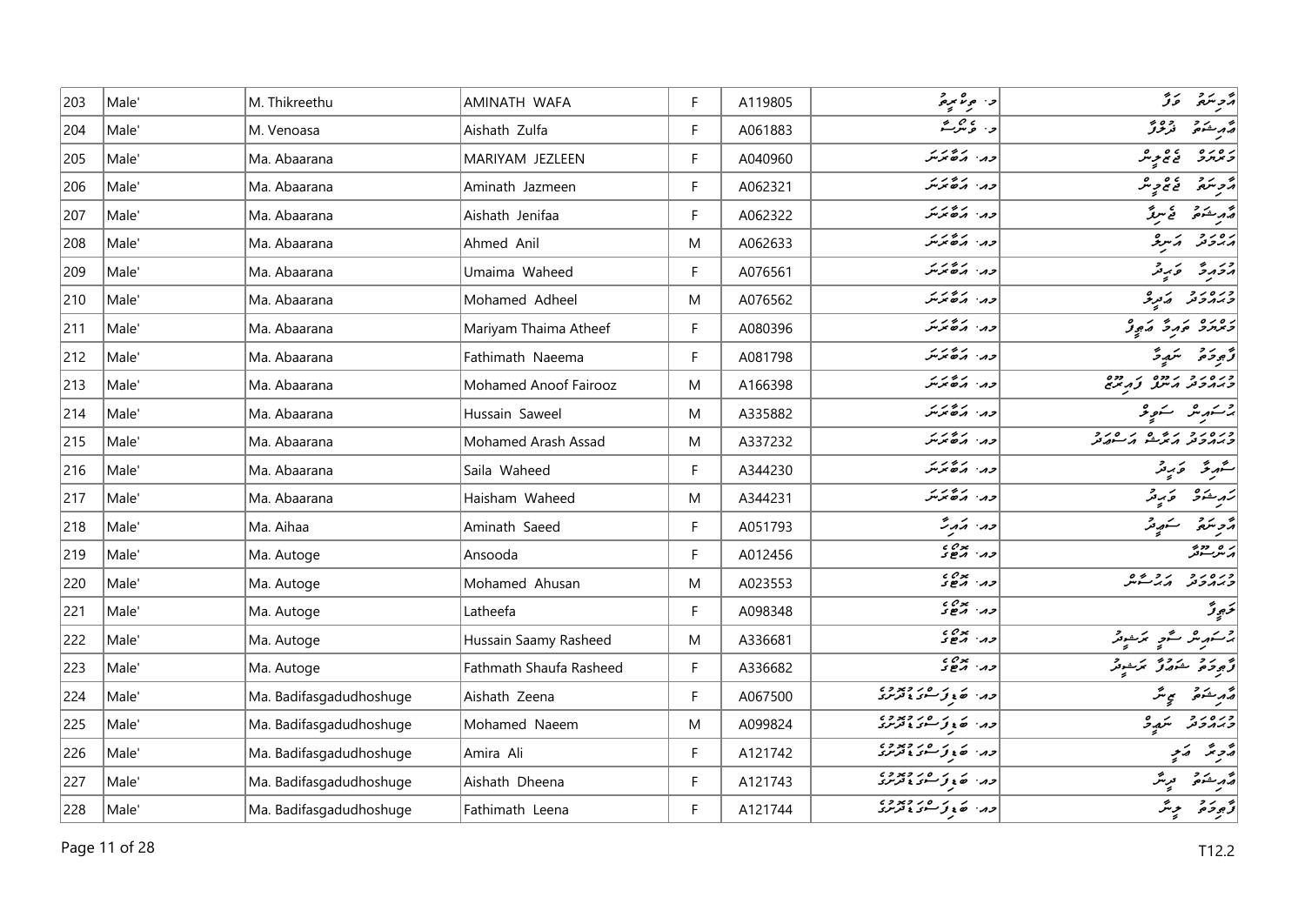| 229 | Male' | Ma. Badifasgadudhoshuge | Nasih Naeem                  | M           | A155928 | وړ که د کورونو ده<br>در که د ک             | ىگرىبىد <sup>ى</sup> ر<br>م<br>سَمِيرة            |
|-----|-------|-------------------------|------------------------------|-------------|---------|--------------------------------------------|---------------------------------------------------|
| 230 | Male' | Ma. Badifasgadudhoshuge | Fathimath Nadha              | F           | A319083 | وړ که د کورونو ده<br>در که د کورنو لر      | و مر د<br>تر مور مو<br>سرتر                       |
| 231 | Male' | Ma. Badifasgadudhoshuge | Hamdha Naeem                 | $\mathsf F$ | A353997 | در ۰ که د کرده د در دره<br>در ۲ که د کرد د | رە ئە<br>بروتر<br>سَمِيرة                         |
| 232 | Male' | Ma. Badifasgadudhoshuge | Maldha Naeem                 | F           | A393757 | در ۱۵ و تر ۱۶۵ وبود و ۲                    | ر ه بو<br>تر تر تر<br>سكەچە                       |
| 233 | Male' | Ma. Badifasgadudhoshuge | Nabah Naeem                  | M           | A403513 | <br>  دړې ځونو کورونونونونونو              | سرەم<br>سمەچ                                      |
| 234 | Male' | Ma. Coral lodge         | Rahma Moosa                  | $\mathsf F$ | A062221 | ه در بره بره<br><i>د</i> ړ کا بربوبوبح     | ر ہ ء<br>بوبر <del>ڈ</del><br>درمیز               |
| 235 | Male' | Ma. Crown Villa         | Ali Shakir                   | M           | A049818 | دە. بىر مەھرىم                             | ړې شرېر                                           |
| 236 | Male' | Ma. Crown Villa         | Mohamed Shakir               | M           | A100708 | رە، ئاترىن <sub>دى</sub> رۇ                | ورەرو شەرق                                        |
| 237 | Male' | Ma. Crown Villa         | Ahmed Shakir                 | M           | A310127 | دە. ، ئاترىئىدۇ                            | رەرو ئىرىد                                        |
| 238 | Male' | Ma. Dheenaaru           | Mohamed Firag                | M           | A059169 | وړ٠ وړسگرچر                                | ورەر دېرى<br><i>دى</i> رمەدىر ئ <i>ويى</i> رى     |
| 239 | Male' | Ma. Dheydharuge         | Mohamed Maisoon Ismail Firag | M           | A059643 | وړ٠ توتر پر و ،<br>  وړ٠ ترتر <i>پر</i> و  | כמחכת כתבות תפובת ב נית                           |
| 240 | Male' | Ma. Dheydharuge         | Noora Ismail Firaq           | F           | A074082 | و در دره و د و د<br>محمد از محمد محمد د    | مريحه وبالمحروفة وبرقية                           |
| 241 | Male' | Ma. Dhooni Thundi       | Mohamed Iz-aan Nawaal        | M           | A332526 | حەر بىر <i>ھەتىرى بىرى</i>                 | כנסנכ הסים ניכב<br>בגהכת התהית ייפיב              |
| 242 | Male' | Ma. Dhunbuge            | Khadeeja Hassan              | $\mathsf F$ | A009557 | כו. נריינסיב                               | ترىرىق كەسكەش                                     |
| 243 | Male' | Ma. Dhunbuge            | Ibrahim Nazim                | M           | A009558 | בו. בריינסיב                               | مەھەر ئەر ئىستىم                                  |
| 244 | Male' | Ma. Dhunbuge            | Mohamed Nishan               | M           | A009559 | כומי המינ <i>וס</i> יב                     | ورەرو سرشەر                                       |
| 245 | Male' | Ma. Dhunbuge            | Fathimath Fazna Hassan       | F           | A009560 | בוגי הריינדים ב                            | ۇي ئەم زىن ئەسكەر                                 |
| 246 | Male' | Ma. Dhunbuge            | Aishath Suzeena              | F           | A009561 | בוגי הריינדים ב                            | ۇرمىنى ئىم ئى                                     |
| 247 | Male' | Ma. Dhunbuge            | Aminath Shehenaz             | F           | A009562 | כומי המינ <i>וס</i> יב                     | ے بر بر میں<br>مشر <sup>ی</sup> ر سرچ<br>أأحر سرة |
| 248 | Male' | Ma. Dhunbuge            | Fathimath Luvaiza            | F           | A009563 | כומי המינ <i>וס</i> יב                     | أوجوده وديدة                                      |
| 249 | Male' | Ma. Dhunbuge            | Ismail Jaleel                | M           | A025224 | בו. בריינסיב                               | راعدة أوقع والمحافية في                           |
| 250 | Male' | Ma. Dhunbuge            | Ibrahim Mohamed Fulhu        | M           | A036250 | בוגי הריינדים ב                            |                                                   |
| 251 | Male' | Ma. Dhunbuge            | Ali Farooq                   | M           | A037223 | כומי המינ <i>וס</i> יב                     | $rac{277}{377}$ $rac{7}{3}$                       |
| 252 | Male' | Ma. Dhunbuge            | Aminath Nahida               | F           | A048879 | בו. בריינסיב                               | ړٌ پر سَر سُر سُر سُر سُر                         |
| 253 | Male' | Ma. Dhunbuge            | Mohamed Hassan               | M           | A050634 | בוגי הריינדים ב                            | و ر ە ر و<br><i>د بر</i> بر تر<br>برسەمىر         |
| 254 | Male' | Ma. Dhunbuge            | Aishath Nahidha              | F           | A057121 | כומי המינ <i>וס</i> יב                     | ە ئەرىشكە ئىسىر ئىر                               |
|     |       |                         |                              |             |         |                                            |                                                   |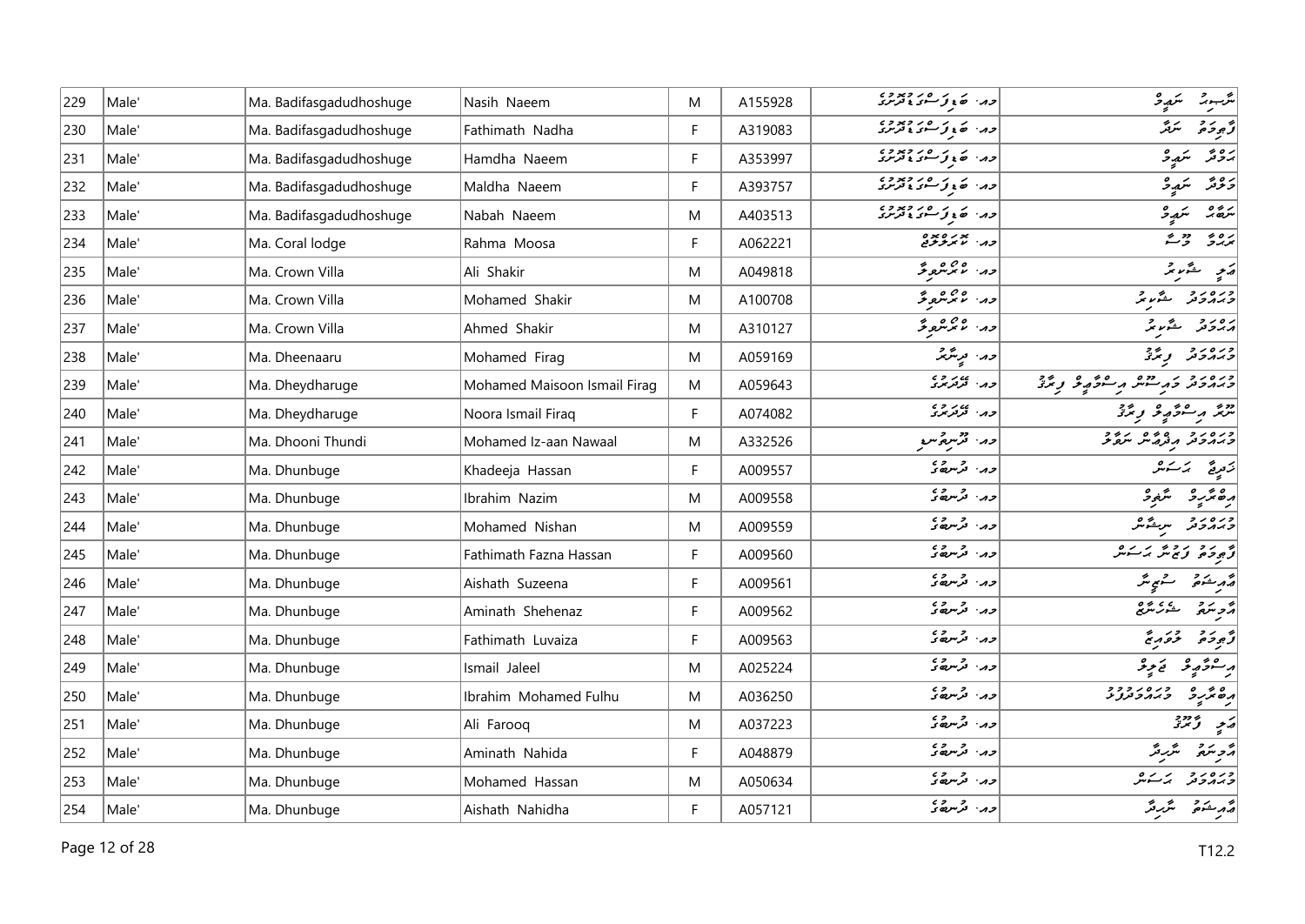| 255 | Male' | Ma. Dhunbuge | Gureysha Hassan Gasim    | F         | A057689 | כומי הריטופים                      | و محمد مشر كە سىر تۇسىر ئى                                                                                          |
|-----|-------|--------------|--------------------------|-----------|---------|------------------------------------|---------------------------------------------------------------------------------------------------------------------|
| 256 | Male' | Ma. Dhunbuge | Fauziyya Adam Gasim      | F.        | A060432 | בו. נקייק <i>ים ב</i>              | و و و و و و و محرو                                                                                                  |
| 257 | Male' | Ma. Dhunbuge | Athifa Hassan Gasim      | F.        | A060434 | בני הריינסיב                       | ۇ بۇ ئەسكىل ئۇسۇ                                                                                                    |
| 258 | Male' | Ma. Dhunbuge | Latheefa                 | F         | A060722 | בני הרייקים ב                      | خبوتر                                                                                                               |
| 259 | Male' | Ma. Dhunbuge | Adam Mohamed             | M         | A060888 | כני נקייקים <i>ב</i>               | وره دره رد<br>مرکز درگردند                                                                                          |
| 260 | Male' | Ma. Dhunbuge | Mariyam Zarana Rasheed   | F         | A064700 | בוג - ترس <i>ي</i> ره د            | رەرە بەشكە مەشوقە                                                                                                   |
| 261 | Male' | Ma. Dhunbuge | Hareera Hussain          | F         | A064701 | בוג - בהייק <i>ום ב</i>            | أيميتى المستهرش                                                                                                     |
| 262 | Male' | Ma. Dhunbuge | Ali Ashfaq               | M         | A075184 | כומי המינ <i>וס</i> יב             | ر<br>مرحم مرکبونونو                                                                                                 |
| 263 | Male' | Ma. Dhunbuge | Ahmed Ashfan             | M         | A075185 | כומי המינ <i>וס</i> יב             | رەرد رەپرە                                                                                                          |
| 264 | Male' | Ma. Dhunbuge | Faruzana Mohamed Rasheed | F         | A086618 | כני נקייקים <i>ב</i>               | ار وه به دره رو ار درو<br>او برنج س وبردونر ابر شینر                                                                |
| 265 | Male' | Ma. Dhunbuge | Ahmed                    | M         | A137989 | בני הריינסיב                       | پر ژبخه                                                                                                             |
| 266 | Male' | Ma. Dhunbuge | Mariyam Adam             | F         | A149516 | בו. נרייק <i>ים ב</i>              | ر ہ رہ ہورہ<br>ت <i>ر ہور</i> ت مرک <i>ر</i> تہ                                                                     |
| 267 | Male' | Ma. Dhunbuge | Mahil Mohamed Rasheed    | M         | A151031 | כומי המינ <i>וס</i> ים             | و و دره د د برخونه                                                                                                  |
| 268 | Male' | Ma. Dhunbuge | Aishath Rayya Ibrahim    | F         | A166191 | בוג - ترسرچ<br><i>ב</i> וג - ترسرچ | התשים מגות תסתים                                                                                                    |
| 269 | Male' | Ma. Dhunbuge | Mariyam Rif'a Ibrahim    | F         | A342177 | כומי המינ <i>וס</i> יב             | כמתכ תו הם תפתיכ                                                                                                    |
| 270 | Male' | Ma. Edhuruge | Shamaa Shareef           | F         | A051117 | ه در ۱۶۶۶<br>د د اړمرمرد           | شرورم شهرتر                                                                                                         |
| 271 | Male' | Ma. Edhuruge | Mohamed Shareef          | M         | A051244 | ے و و ے<br>وہر با امریکوی          | وره دو ځمینو                                                                                                        |
| 272 | Male' | Ma. Edhuruge | Hafeeza Hassan           | F         | A056672 | ے و و ء<br>وەس مەقرىمزى            | يَرَوٍ جُي سَنَاسٌ                                                                                                  |
| 273 | Male' | Ma. Edhuruge | Aishath Roza             | F.        | A056673 | ے و و ی<br>حهر به مرمزی            | $\begin{array}{cc} \mathcal{L} & \mathcal{L} \\ \mathcal{L} & \mathcal{L} \\ \mathcal{L} & \mathcal{L} \end{array}$ |
| 274 | Male' | Ma. Edhuruge | Mohamed Rasheed          | M         | A114426 | ے و و ع<br>وەس مەقىرىمى            | ورەرو كەنبەتر                                                                                                       |
| 275 | Male' | Ma. Edhuruge | Aishath Shuzy            | F         | A125258 | ے و و ع<br>وړ ۰ مرمر <i>ی</i>      | $\overline{a^2 + a^2 + a^2}$                                                                                        |
| 276 | Male' | Ma. Edhuruge | Fathmath Shezy           | F         | A152119 | ے و و ے<br>وہر با ادائر مزی        | توجوحتم لتكبح                                                                                                       |
| 277 | Male' | Ma. Edhuruge | Moosa Shiyaz             | M         | A162661 | ے و و ی<br>حەم : مەقىرىمى          | ود محمد شوده در در من<br>مراجع                                                                                      |
| 278 | Male' | Ma. Edhuruge | Mohamed Raidh            | M         | A330410 | ے و و ء<br>وەس مەنترىمى            | ورەرو ئەد                                                                                                           |
| 279 | Male' | Ma. Edhuruge | Ali Sinaz                | M         | A330755 | ے و و ے<br>وہر با ادائر مور        | ە ئەس سەيتىنى<br>مۇسىر                                                                                              |
| 280 | Male' | Ma. Edhuruge | Ahmed Shifaz             | ${\sf M}$ | A341712 |                                    | رەرد ئىدۇنج                                                                                                         |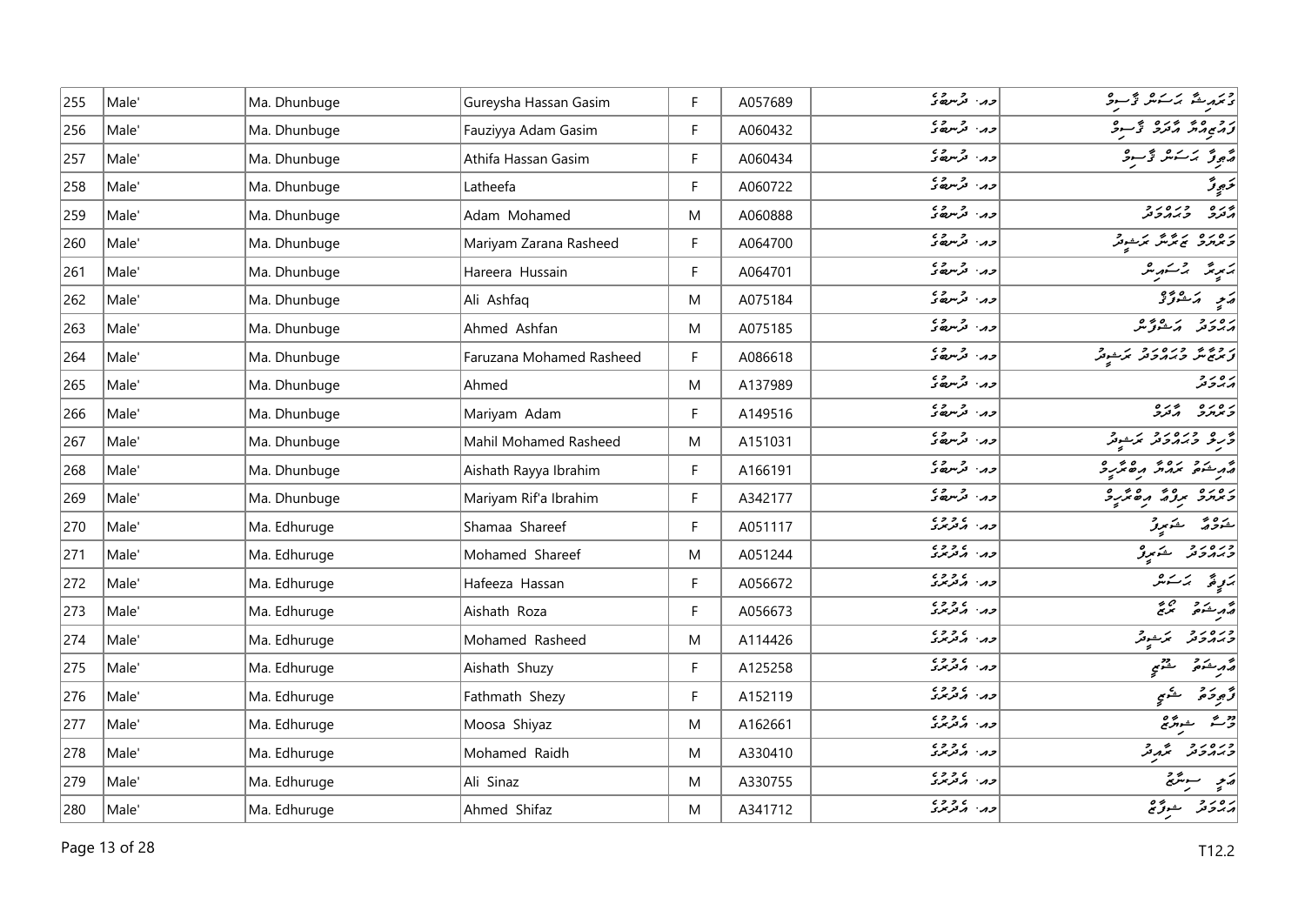| 281 | Male' | Ma. Edhuruge       | Mariyam Shifaza                         | $\mathsf F$ | A353873 | ے و و ء<br>حەمل سىمىرى                      | ر ه ر ه<br>تر بر بر<br>شوقرمج               |
|-----|-------|--------------------|-----------------------------------------|-------------|---------|---------------------------------------------|---------------------------------------------|
| 282 | Male' | Ma. Edhuruge       | Ahmed Raaif                             | M           | A366442 | ے و و ء<br>حەد بە مەنغەنى                   | أرور و محمد و                               |
| 283 | Male' | Ma. Edhuruge       | Saaraa Abdul Haadhee                    | $\mathsf F$ | A397259 | ے و و ء<br><i>وہ ب</i> مرمر <sub>مر</sub> ی | شعر بره وه و پر                             |
| 284 | Male' | Ma. Eynaaz         | Ameena Ahmed                            | F           | A041978 | ود که شرح                                   | پرچنگ پره د د                               |
| 285 | Male' | Ma. Eynaaz         | Ahmed Nazim                             | M           | A041979 | وړ٠ کمه پوځ                                 | دەر د شهرو                                  |
| 286 | Male' | Ma. Eynaaz         | Abdulla Hussain                         | M           | A047170 | ود که شرح                                   | حده قرالله جر محمد مثر                      |
| 287 | Male' | Ma. Eynaaz         | Mariyam Shaira                          | F           | A054755 | בוגי והייתים                                | شتگەر تىر<br>ر ه ر ه<br><del>ر</del> بربرگر |
| 288 | Male' | Ma. Eynaaz         | Hussain Nazim                           | M           | A063903 | ود که شرح                                   | جەسىرىكە ئىگەنجە                            |
| 289 | Male' | Ma. Eynaaz         | Mohamed Nazim                           | M           | A066048 | בוגי והייתים                                | ورەر ئەگەۋ                                  |
| 290 | Male' | Ma. Eynaaz         | Aishath Asima                           | $\mathsf F$ | A102584 | בוגי וג'יינים                               | وأرشكم وأسبو                                |
| 291 | Male' | Ma. Eynaaz         | Ahmed Hailam                            | M           | A112418 | وړ٠ پرسرچ                                   | برەرو ئېرىمى                                |
| 292 | Male' | Ma. Eynaaz         | Hassan Aiman                            | M           | A112419 | בוגי וג'יינים                               | يز کشما ما مارچ مل                          |
| 293 | Male' | Ma. Eynaaz         | Fathmath Sana                           | F           | A112420 | وړ٠ پرسرچ                                   | قهوترة لايتر                                |
| 294 | Male' | Ma. Eynaaz         | Mariyam Millath Ahmed                   | F           | A157933 | בוגי והייתים                                | נסנס פנדק נסנד<br>כמונכ כנדק גמכת           |
| 295 | Male' | Ma. Eynaaz         | Fathimath Ana Nazim                     | $\mathsf F$ | A342918 | وړ٠ پرسرچ                                   | أزَّوِدَهُ أَسَدٌ مَّنْ و                   |
| 296 | Male' | Ma. Fahi           | Asima Hassan                            | F           | A014408 | احەر بىمىز                                  | لأسوق الاسكان                               |
| 297 | Male' | Ma. Fahi           | Mohamed Waheed                          | M           | A042511 | وړ کوب                                      | وره دو درو                                  |
| 298 | Male' | Ma. Fahi           | Mariyam Safa Waheed                     | F           | A158383 | وە تې                                       | دەرە بىر ئەر                                |
| 299 | Male' | Ma. Gardenia Villa | Adam Shukree                            | M           | A040094 | ور. دُ ۽ُ سِرٿرو ٿُر                        | پره دور<br>مرکز شماسي                       |
| 300 | Male' | Ma. Gardenia Villa | Ali Shukree                             | M           | A041342 | در نمکم مرکور                               | أەسمج سىم ئىسمىتىر                          |
| 301 | Male' | Ma. Gardenia Villa | Ibrahim Shukree                         | M           | A058642 | در گ <sup>ی</sup> سرگونگر                   | دەندىر ئىسىمى<br>رەندىيە                    |
| 302 | Male' | Ma. Gardenia Villa | Nur Aneesa Shahila Binti Ali<br>Shukree | $\mathsf F$ | A084287 | در گی سرگروگر                               |                                             |
| 303 | Male' | Ma. Gardenia Villa | Mohamed Danial                          | M           | A124484 | در گ <sup>ی</sup> مرتزودگر                  | ورەرو ئەسكر                                 |
| 304 | Male' | Ma. Hudhu Akiri    | Fithra Ahmed                            | F           | A130929 | در گیمه دید                                 | وحق مەدرو                                   |
| 305 | Male' | Ma. Hudhu Akiri    | Mohamed Afrah                           | M           | A131722 | <br>  <i>دە</i> ستىمەرىر                    | כנסנכ נסיפס<br>כגהכת הציגה                  |
|     |       |                    |                                         |             |         |                                             |                                             |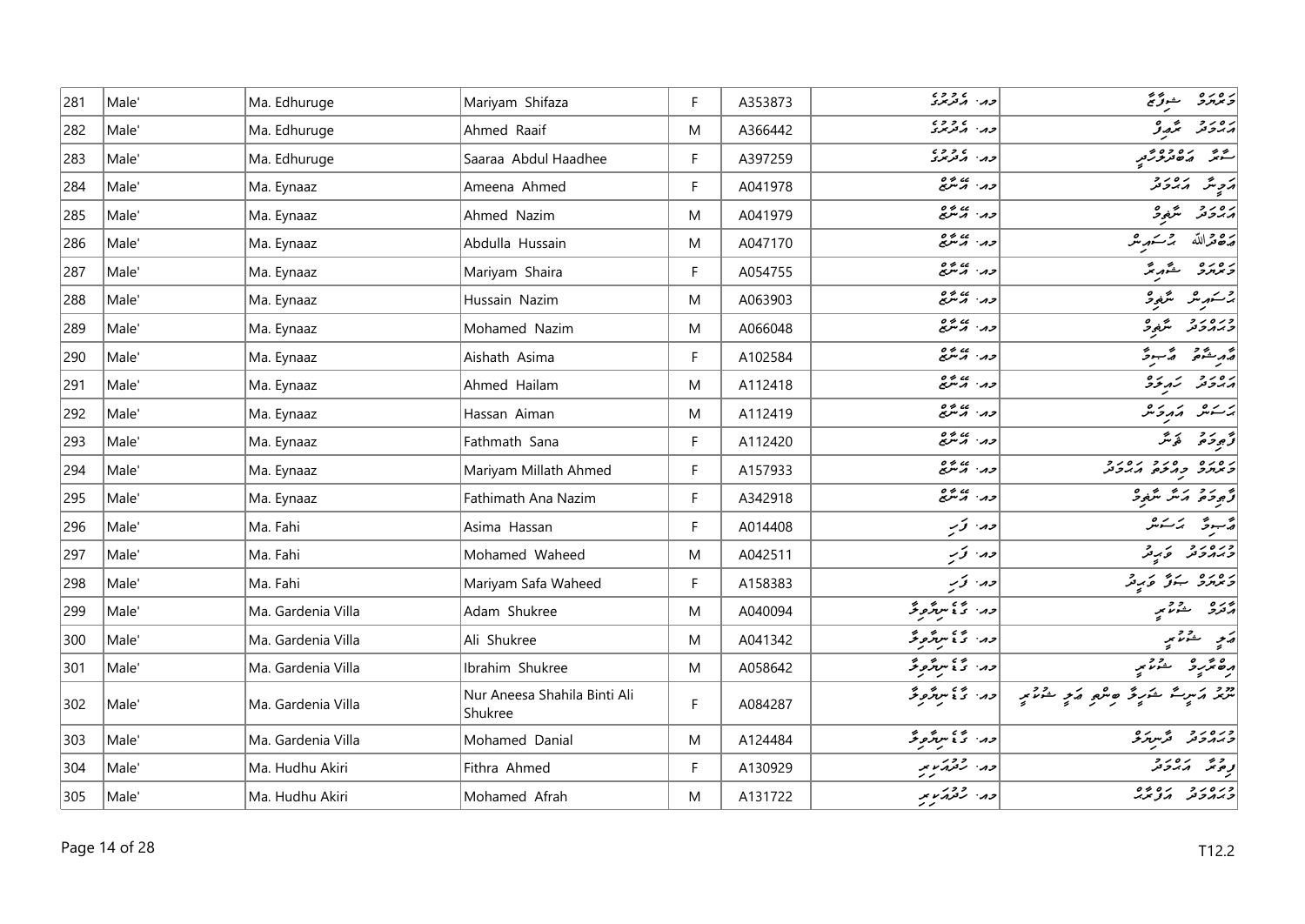| 306 | Male' | Ma. Hudhu Akiri | Abdulla Hassan                    | M           | A260642 | حدث المتحدة المعدد<br>  حدث المتحدة المعدد<br>  حدث المتحدة المعدد | مَدْهُ مَّدَاللَّهُ بَرَسَوْسُ                                                                                                             |
|-----|-------|-----------------|-----------------------------------|-------------|---------|--------------------------------------------------------------------|--------------------------------------------------------------------------------------------------------------------------------------------|
| 307 | Male' | Ma. Hudhu Akiri | Aishath Shehenaz Abdul<br>Shakoor | F           | A321201 |                                                                    | ر<br>در شوی شور سره بر ۵۶۵ در در د                                                                                                         |
| 308 | Male' | Ma. Hudhu Akiri | Abdulla Shifaz Abdul Shakoor      | M           | A321265 | در دوربریر                                                         | ره و الله شور و ده در دود.<br>مهاور الله شور و مهاور مدود شور مر                                                                           |
| 309 | Male' | Ma. Hudhu Akiri | Guraish Afrah                     | M           | A338567 | <i>دەن ئىقەكى</i> رىس                                              | تحترم ترويجه                                                                                                                               |
| 310 | Male' | Ma. Hudhu Akiri | Aishath Shuhudha                  | F           | A342000 | <i>دە. ئىگەنى</i> ر                                                | وكرم شكوم المشارقة                                                                                                                         |
| 311 | Male' | Ma. Hudhu Akiri | Shahudha Fuadh                    | F           | A342001 | وړ . ژور <i>لا</i> بر                                              | شرژش ژوژنر                                                                                                                                 |
| 312 | Male' | Ma. Hudhu Akiri | Gais Afrah                        | M           | A347666 | <br>  <i>دە</i> ئەقەم بىر                                          | تورث مروجر                                                                                                                                 |
| 313 | Male' | Ma. Hudhu Akiri | Fazla Abdul Shukoor               | F           | A369858 | <br>  <i>دە، ئىقدىم</i>                                            | د وه ده وه ودو و<br>از خود پره ترپر شونو بر                                                                                                |
| 314 | Male' | Ma. Hudhu Akiri | <b>GIYAN AFRAH</b>                | M           | A389026 | <i>دە. ئىگەنى</i> ر                                                | ي پڙس پرويور                                                                                                                               |
| 315 | Male' | Ma. Hudhu Akiri | Giyaas Afrah                      | M           | A389199 | <i>دە. ئىگەنى</i> ر                                                | ت <sub>و</sub> مرَّت پره پر د                                                                                                              |
| 316 | Male' | Ma. Hudhu Akiri | Abdulla Sifan                     | M           | A403253 | <i>دە. ئىگەنى</i> رىيە                                             | قەھەتەللە سۆزىتر                                                                                                                           |
| 317 | Male' | Ma. Kana        | Nashida Haleem                    | F           | A042016 | وە ، ئەنتر                                                         | مَرْجودَ   بَرَجٍ وَ                                                                                                                       |
| 318 | Male' | Ma. Kana        | Yoosuf Ahmed Muizzu               | M           | A159518 | وە ، ئەنتر                                                         | מ כם גםגב ב בב<br>תיינ גגבת בגהב                                                                                                           |
| 319 | Male' | Ma. Khairu      | Ali Rasheed                       | M           | A036100 | در ۱۰ زر بر                                                        | $\begin{array}{cc} \mathcal{Z}_{2} & \mathcal{Z}_{2} & \mathcal{Z}_{2} \\ \mathcal{Z}_{2} & \mathcal{Z}_{2} & \mathcal{Z}_{2} \end{array}$ |
| 320 | Male' | Ma. Kopeege     | Mohamed Rasheed                   | M           | A032841 | حەر، سىمج يى                                                       | دره د د کرد ول                                                                                                                             |
| 321 | Male' | Ma. Kopeege     | Ibrahim Rasheed                   | M           | A047199 | حەر، سىمج دى                                                       | رە ئرىر ئىن ئىشى                                                                                                                           |
| 322 | Male' | Ma. Kopeege     | Aminath Neela                     | $\mathsf F$ | A057168 | حەر، سىمج يى                                                       | أأدمن المستحر                                                                                                                              |
| 323 | Male' | Ma. Kopeege     | Ahmed Rasheed                     | M           | A100252 | حەر بىلىم يوپى                                                     | رەر <del>د</del> كەش <sub>ى</sub> تىر                                                                                                      |
| 324 | Male' | Ma. Kopeege     | Yasmeen Rasheed                   | F           | A121520 | در به نیوی                                                         | گرے <sub>چے</sub> مگر کرے پر محمد اللہ کے مقدم                                                                                             |
| 325 | Male' | Ma. Kopeege     | Yaamin Rasheed                    | M           | A143960 | در به نور ؟<br>                                                    | تژدید کرشونر                                                                                                                               |
| 326 | Male' | Ma. Kopeege     | Mariyam Nazfa                     | F           | A333147 | حەر بىلىم يوپى                                                     | د ۵ د ۵ د ۵ و                                                                                                                              |
| 327 | Male' | Ma. Kopeege     | Mohamed Mahin Rasheed             | M           | A338329 | در به نیوی                                                         | ورورو وربر برشوتر                                                                                                                          |
| 328 | Male' | Ma. Kopeege     | Layaal Abdul Fattah               | F           | A346589 | در به نیوی                                                         | ر ده ده ده ده د د<br>نوارند ها ترنو زاره بر                                                                                                |
| 329 | Male' | Ma. Kopeege     | Ali lufaaf Ismail                 | M           | A346782 | در به نور ؟                                                        | ړې موړي مشو دي.                                                                                                                            |
| 330 | Male' | Ma. Kopeege     | Aishath Nashfa                    | F           | A353996 | د مربع بور                                                         | أمار منكامي المستركون                                                                                                                      |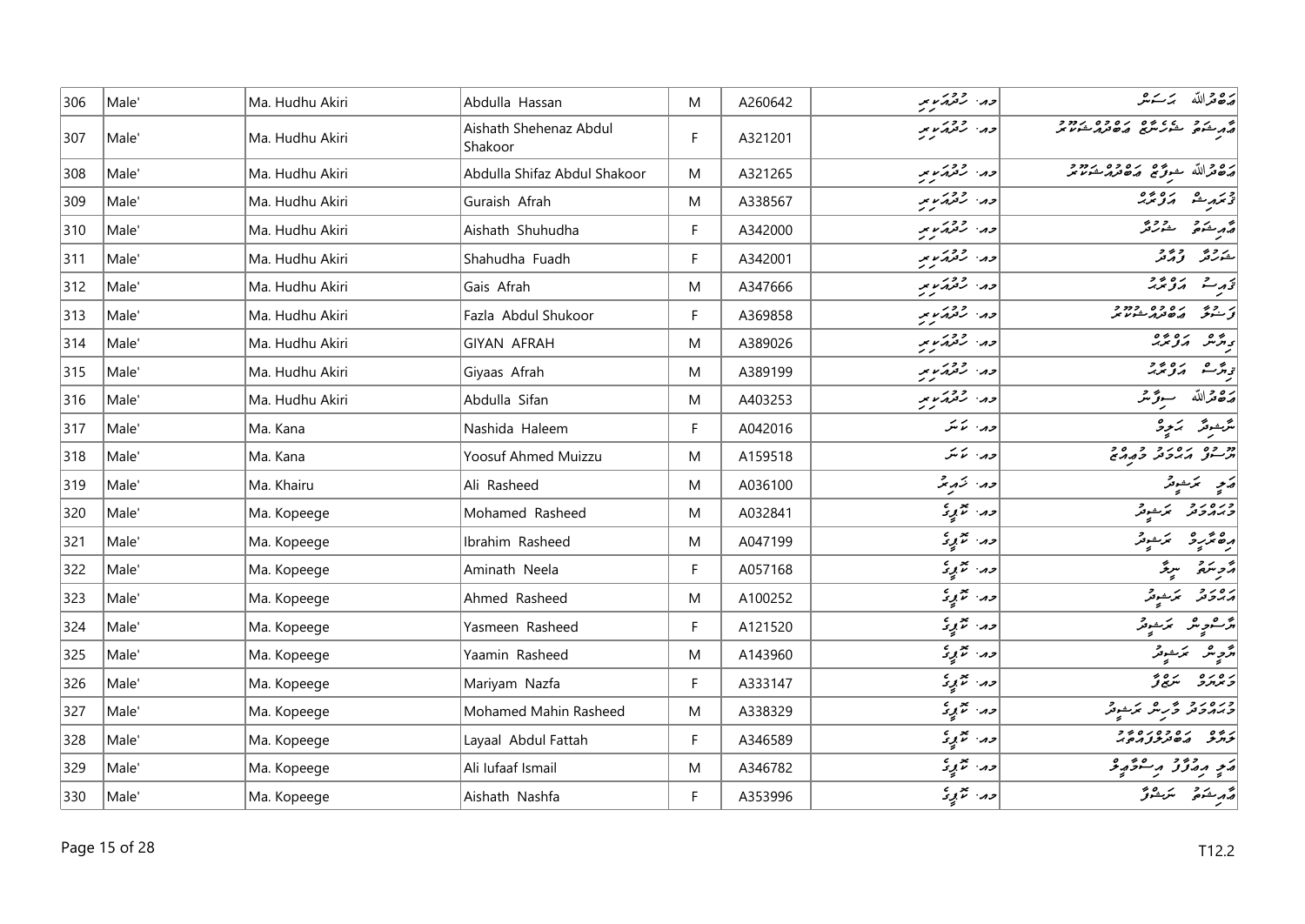| 331 | Male' | Ma. Kudheenaage | Shameema                   | F           | A082109 | در ، غږمېږينگه           | شەرچ                                                  |
|-----|-------|-----------------|----------------------------|-------------|---------|--------------------------|-------------------------------------------------------|
| 332 | Male' | Ma. Kudheenaage | Fathmath Ibrahim           | F           | A105582 | در ، غږمېنگه             | ۇ ب <sub>و</sub> ر د<br>ەرھ <i>مۇر</i> ۋ              |
| 333 | Male' | Ma. Kudheenaage | Muhammad Shiyaam           | M           | A260967 | دە. ئۇمدىترىگە           | ورەر د<br>تەبەر تەشرى                                 |
| 334 | Male' | Ma. Lhohaaru    | Fathimath Shaistha Shareef | F           | A095845 | وړ ، عرصي                | رَّمِ رَمَّ شَہرِ شَہَرِ شَہْرِ وَ                    |
| 335 | Male' | Ma. Lhohaaru    | Sobah Ismail               | F           | A126554 | وە ئەترىم                | ينفص وعقوقه                                           |
| 336 | Male' | Ma. Lhohaaru    | Mariyam Shaguftha Shareef  | $\mathsf F$ | A126579 | وړ بورې                  | رەرە بەدە ئەيدۇ                                       |
| 337 | Male' | Ma. Lhohaaru    | Aishath Shuweikar Shareef  | $\mathsf F$ | A155597 | وړ بورنو                 | د در در ۲۶۵۵۶ وروسی<br>در شور شور ۲۷ ورم              |
| 338 | Male' | Ma. Lotus       | Asad Shareef               | M           | A042118 | رە. ئۇغ گ                | كاستهكاك المتكامرو                                    |
| 339 | Male' | Ma. Lotus       | Maha Asad                  | F           | A042137 | $2e^{x}$                 | $7.001$ $7.00$                                        |
| 340 | Male' | Ma. Lotus       | Mashee Asadh               | F           | A337381 | دە. ئۇغ <sup>0</sup>     | گرھو   پر صرحر                                        |
| 341 | Male' | Ma. Lotus       | Mohamed Maniu Asad         | M           | A347529 | دړ. ځوځ ک                | כמחכת ליינה השיתת                                     |
| 342 | Male' | Ma. Maaraa      | Shaushan Firag             | F           | A074083 | دەر بە ئەتر              | شەر شەھر بولىرتى                                      |
| 343 | Male' | Ma. Maaveyoge   | Dr. Abdullah Shiham Hassan | M           | A041841 | و پر ده ده<br>ور د گوهری | ، مەھەرللە خەرج ئەسكىر                                |
| 344 | Male' | Ma. Maaveyoge   | Aishath Adna Abdulla       | F           | A042007 | כתי כסיבי<br>כתי כסיביב  | وكرمشو المتعر وكالمتحر الله                           |
| 345 | Male' | Ma. Maaveyoge   | Ahmed Adham Abdulla        | M           | A042257 | و پر دی.<br>و پر د گروری | ره رو روره بره دالله<br>مهرومر معر <i>رو م</i> هرالله |
| 346 | Male' | Ma. Madhoshige  | Zuhura Rasheed             | F           | A035203 | دړ کوترېږي               | چ <sup>2</sup> ر پر سور                               |
| 347 | Male' | Ma. Madhoshige  | Fathimath Shimla           | F           | A039164 | در د ترسره               | ژوده جود                                              |
| 348 | Male' | Ma. Madhoshige  | Aishath Shifnee            | F           | A039173 | وړ کو ترمړنی             | كم مشكوم الشوقوس                                      |
| 349 | Male' | Ma. Madhoshige  | Ahmed Adham                | M           | A094753 | دړ و ترمړنی              | ره رو بروره<br>پرېدونس پرتو <i>ر</i> و                |
| 350 | Male' | Ma. Madhoshige  | Mariyam Simany             | $\mathsf F$ | A099863 | دړ کوترېږي               | دیرود سوڈس                                            |
| 351 | Male' | Ma. Madhoshige  | Mohamed Saeed              | M           | A127831 | وړ٠ وګر <i>ېږ</i> ؟      | ورەرو سەرو                                            |
| 352 | Male' | Ma. Madhoshige  | Mariyam Shaufa             | F           | A161163 | وړ کوترېږي               | ره ره دود<br><i>ویویرو</i> شود تو                     |
| 353 | Male' | Ma. Madhoshige  | Abdulla Saeed              | M           | A274143 | دړ. کوترېږي              | پره مرالله سکوپه مر                                   |
| 354 | Male' | Ma. Madhoshige  | Hussain Saeed              | M           | A277172 | دړ کوترېږي               | چرىسى سىھەتىر                                         |
| 355 | Male' | Ma. Madhoshige  | Hussain Shafiu             | M           | A327858 | در دېمريز                | بر سکه شر شور مشور م                                  |
| 356 | Male' | Ma. Madhoshige  | Shaafee Adam               | M           | A362475 | وړ٠ وګرمړنی              | شَرْرٍ   در در د                                      |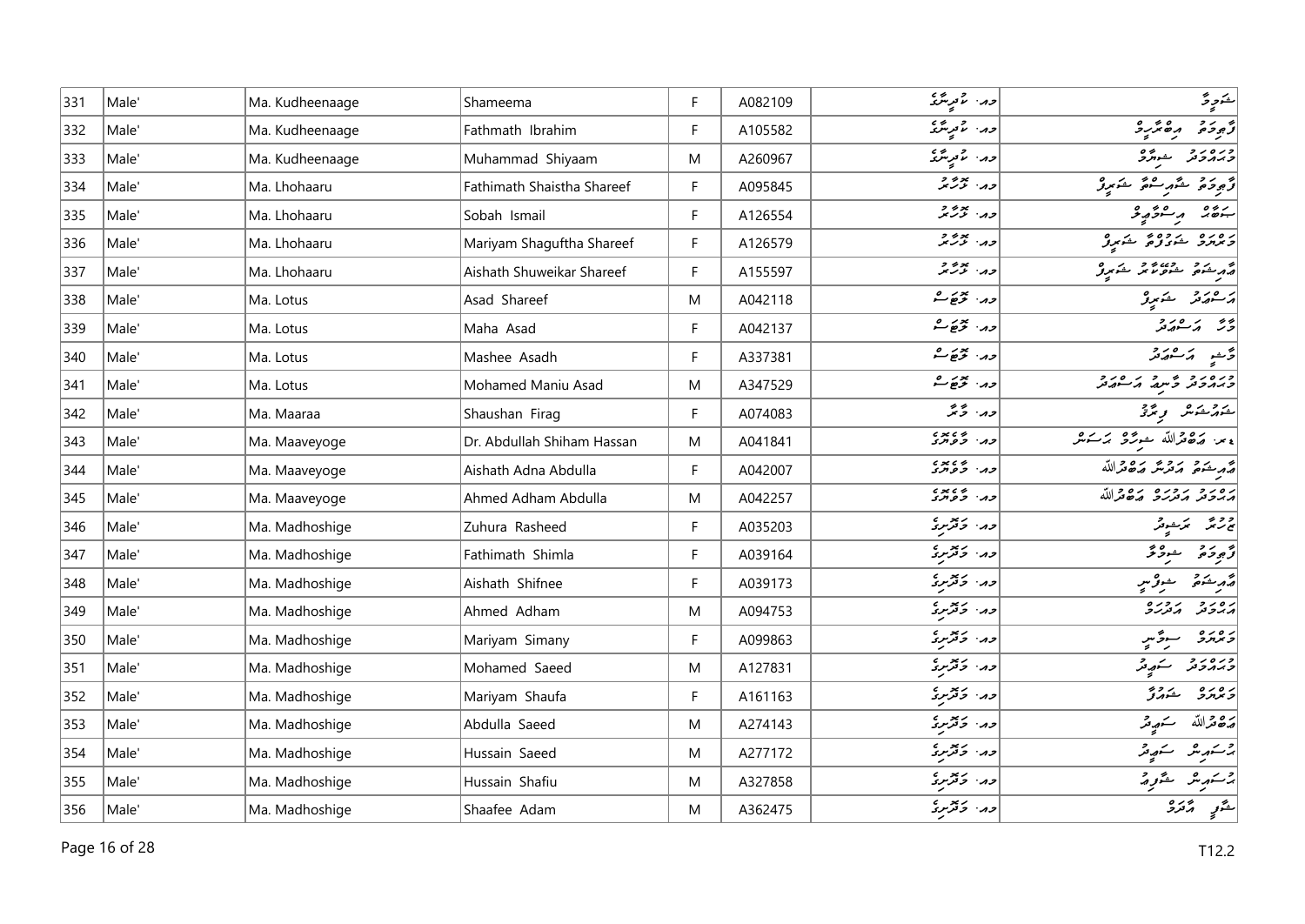| 357 | Male' | Ma. Maskan                   | Ali Waheed             | M  | A055964 | <i>دە. خىستى</i> تىر       | ە ئەرەر<br>مۇسىمىيە                              |
|-----|-------|------------------------------|------------------------|----|---------|----------------------------|--------------------------------------------------|
| 358 | Male' | Ma. Maskan                   | Umniyya Abdul Latheef  | F  | A146815 | ور. ۇسۇمئەتلە              | כפי מי הפכפי בפי                                 |
| 359 | Male' | Ma. Mazaneeloa               | Fathimath Nazeera      | F  | A040659 | وړ کې سرگر                 | قَەردۇ سەپتى                                     |
| 360 | Male' | Ma. Mazaneeloa               | Aishath Ishfa          | F. | A070963 | وړ کې سرگر                 | ومرشق مشوقه                                      |
| 361 | Male' | Ma. Mazaneeloa               | Mohamed Yanish         | M  | A070971 | وړ٠ د <sub>کمک</sub> سرچ   | و ر ه ر د<br>و بر پر و تر                        |
| 362 | Male' | Ma. Mazaneeloa               | Mariyam Sunaina        | F  | A070985 | ور. ئ <sup>ى</sup> ئىرتى   | <u>ر وي پر</u><br>ر ه ر ه<br><del>ر</del> بربر ژ |
| 363 | Male' | Ma. Mazaneeloa               | Ahmed Yameen Adam      | M  | A131718 | وړ کوځ سرگو                | גפגב הבית הבנב                                   |
| 364 | Male' | Ma. Meegaath                 | Aishath Lubna          | F  | A131165 | وړ٠ وِرُو                  | أقرم شكرة المتحده متر                            |
| 365 | Male' | Ma. Meegaath                 | Mariyam Hamna          | F  | A152619 | دړ٠ د پڅو                  | رەرە بەھ                                         |
| 366 | Male' | Ma. Meegaath                 | Asma Ismail            | F  | A152630 | وړ٠ و توه<br>در٠ و تو      | ر ه پيځ<br>برىشۇپەيۋ                             |
| 367 | Male' | Ma. Muthee                   | Mushthag Firaq         | M  | A052334 | وړ وپ                      | وه و و پر د                                      |
| 368 | Male' | Ma. Muthee                   | Aishath Shara Mushthag | F  | A326534 | ور. دُمٍ                   | د.<br>د کام شوی او شوی د کامونی                  |
| 369 | Male' | Ma. Naibuge                  | Hussain Shiham         | M  | A036620 | בו ייתום צ                 | جر شهر مشور محدث و                               |
| 370 | Male' | Ma. Naibuge                  | Mohamed Shiham         | M  | A041842 | בו ייתום צ                 | ورەرو ئىدۇۋ                                      |
| 371 | Male' | Ma. Naibuge                  | Mohamed Fahad Shiham   | M  | A044654 | בו. יתופל                  | ورەر و ررو جرگو                                  |
| 372 | Male' | Ma. Naibuge                  | Fathimath Farah Shiham | F  | A044655 | دړ٠ سَره دی                | وتجوده وتمر حرزو                                 |
| 373 | Male' | Ma. Naibuge                  | Aishath Shiham         | F  | A128890 | בו ייתופל                  | وكرمشكم المستركر                                 |
| 374 | Male' | Ma. Naibuge Irumatheege Aage | Mariyam Haleem         | F  | A039008 | בג' יית כש בר גיבי         | دەرە بەدە                                        |
| 375 | Male' | Ma. New Heart                | Mohamed Aadhil         | M  | A076410 | $rac{1}{2}$                | ورەر د ئور                                       |
| 376 | Male' | Ma. Nimeri                   | Ahmed Hunaif           | M  | A023314 | دە بىر <sub>ى</sub> مىيە   | رەرو جىمدۇ                                       |
| 377 | Male' | Ma. Nimeri                   | Ali Hudhaib            | M  | A023315 | در. سرڈ <sub>مر</sub>      | أوسمح ويحرره                                     |
| 378 | Male' | Ma. Nimeri                   | Aishath Hudha          | F  | A023316 | وړ . سرځ س <sub>ر</sub>    | أقدم شوه المتكر                                  |
| 379 | Male' | Ma. Nirolhuge                | Guraishath Rooma       | F  | A039105 | بر در سرپروی<br>در سرپروی  | ج ټرم شوه د برد د                                |
| 380 | Male' | Ma. Nirolhuge                | Mohamed Rameez         | M  | A127712 | بر در سرجرون<br>وبر سرجری  | وره دو د د                                       |
| 381 | Male' | Ma. Nirolhuge                | Fathmath Shaba Umar    | F. | A381101 | وړ٠ سربرنوی<br>در۰ سربرنوی | توجوحو شكاة وراد                                 |
| 382 | Male' | Ma. Nirolhuge                | Aishath Lubana Rameez  | F  | A418375 | وړ٠ سربرور و               | و در دور دره                                     |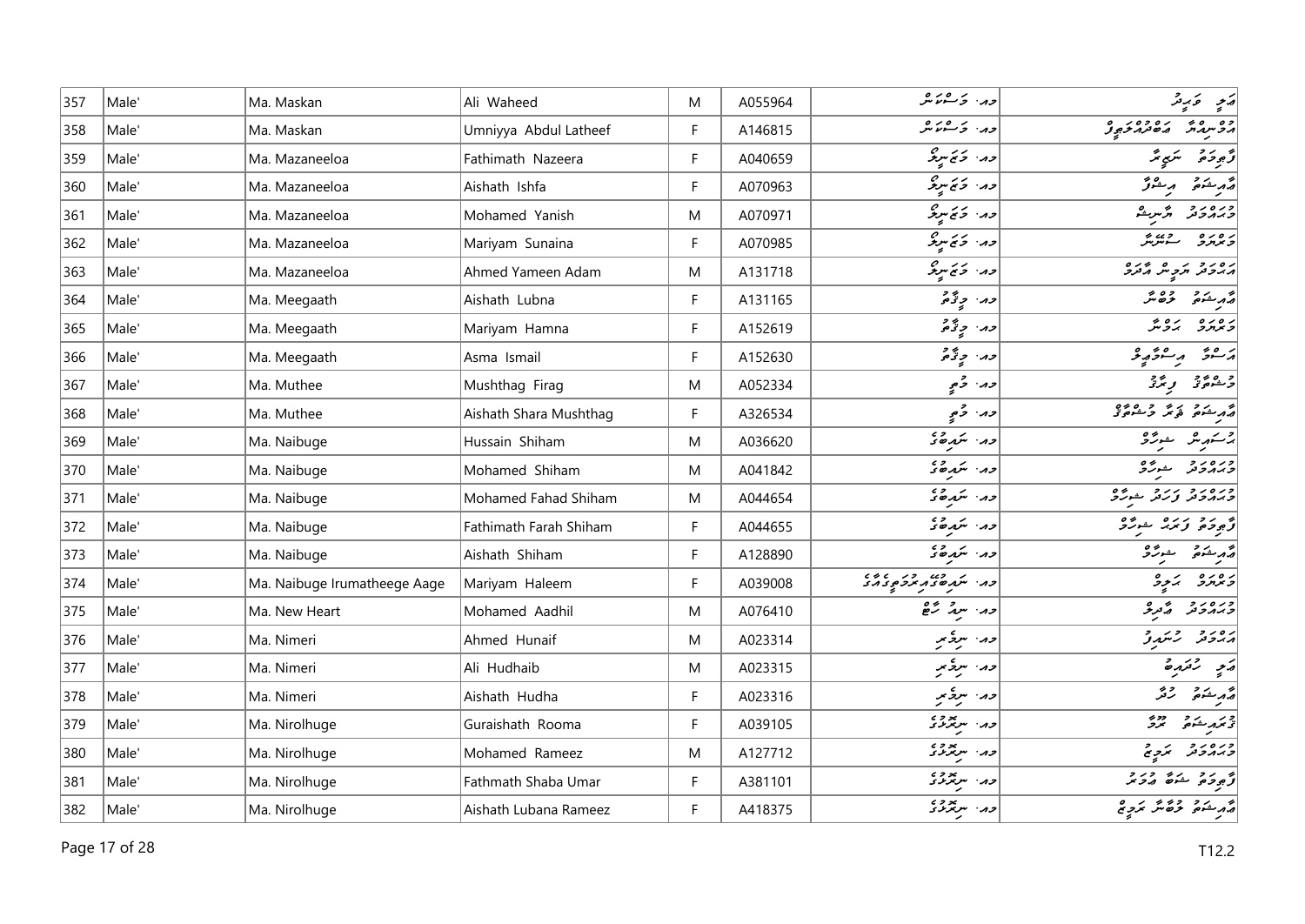| 383 | Male' | Ma. Nooruh     | Aishath Rizma           | F  | A035167 | כני ייטיבים<br>כני ייטיבוג   | و مشور مرج دمن<br>مربع المربع المربع |
|-----|-------|----------------|-------------------------|----|---------|------------------------------|--------------------------------------|
| 384 | Male' | Ma. Nooruh     | Saudiyya Moosa Ibrahim  | F. | A048876 | כו. ייציגו<br>כו. ייציגו     | - כפי המות בין המיתורי               |
| 385 | Male' | Ma. Nooruh     | Humaida Hameed          | F. | A070610 | כו. ייתיבום                  | جۇمەمد كەچە                          |
| 386 | Male' | Ma. Nooruh     | Hussain Nishar          | M  | A260623 | כתי ייקיבים<br>כתי ייקיבה    | 2سكىرىكى سرىقىمى                     |
| 387 | Male' | Ma. Nooruh     | Abdulla Nasheedh        | M  | A357097 | כומי ייקיבים<br>כומי ייקיבומ | مَدْهِ مِّرْ اللَّهُ سَرَشِيْتُرْ    |
| 388 | Male' | Ma. Nooruh     | Fathimath Reesham Ali   | F. | A357098 | כומי ייקיבים<br>כומי ייקיבומ | أؤودة برخاة أير                      |
| 389 | Male' | Ma. Nooruh     | Mohamed Rizan Ali       | M  | A369696 | כו. ייניבים<br>כו. ייניבוג   |                                      |
| 390 | Male' | Ma. Pareevaaru | Aminath Areefa Ali      | F  | A009772 | دە. ئېرىۋىمە                 | أأدوبتم أوسيرق أأو                   |
| 391 | Male' | Ma. Pareevaaru | Fathimath Ramla         | F  | A009773 | دە. ئېرىدىگە                 | و ده بره و                           |
| 392 | Male' | Ma. Pareevaaru | Maryam Ali              | F. | A010211 | دە ئېرۇنز                    | د ۱۳ په په کړې                       |
| 393 | Male' | Ma. Pareevaaru | Husna Hassan            | F. | A010212 | در که پروگر                  | جائىش برىكىش                         |
| 394 | Male' | Ma. Pareevaaru | Mohamed Rameez          | M  | A012536 | در که پروگر                  | وره رو گرونج                         |
| 395 | Male' | Ma. Pareevaaru | Ahmed Ishfah            | M  | A123007 | دە. بۇ بوقۇتمە               | أبره روم مرشوقر                      |
| 396 | Male' | Ma. Pareevaaru | Aminath Raathiba        | F  | A126713 | در که برگرگر                 | أزويته بزوة                          |
| 397 | Male' | Ma. Pareevaaru | Aishath Faseeha Mohamed | F  | A148667 | در ۰ برَمرِهٌ مَر            | أوالمستوفي والمستح والمرواني         |
| 398 | Male' | Ma. Pareevaaru | Mohamed Azeen           | M  | A332610 | دە. ئېرىۋىمە                 | درەر ئىزبىر                          |
| 399 | Male' | Ma. Pareevaaru | Ikhwan Saleem           | M  | A341239 | دە. ئېرىۋىمە                 | پرزۇش سەپرو                          |
| 400 | Male' | Ma. Pareevaaru | Aiman Saleem            | M  | A341240 | دە. ئېرغىز                   | גَ مِرْدَ مَدْ دِ وَ                 |
| 401 | Male' | Ma. Petraa     | Ahmed Rizwee            | M  | A001304 |                              | ره رو برخو                           |
| 402 | Male' | Ma. Raahaa     | Mohamed Eedham Rasheed  | M  | A040843 | ود برگ                       | وره رو روه پرشونر                    |
| 403 | Male' | Ma. Raahaa     | Hafsa Hassan            | F  | A041343 | ود گرگ                       | برە بە برىكىش                        |
| 404 | Male' | Ma. Raahaa     | AHMED ADHLY RASHEED     | M  | A041344 | ود گرگ                       | أرود والمالوج الكرجول                |
| 405 | Male' | Ma. Rasfari    | Umar Hilmy              | M  | A058134 | <i>دە. بۇ</i> سۇرىمە         | ور د برود په                         |
| 406 | Male' | Ma. Rasfari    | Ahmed Shafi Ali         | M  | A058344 | دە بەھۇبر                    | رەر دېم چې کام                       |
| 407 | Male' | Ma. Rasfari    | NADIYA HASSAN           | F. | A058434 | دە بەستۇبر                   | لترمريش الكاسكالس                    |
| 408 | Male' | Ma. Red Heaven | Mohamed Sadeef          | M  | A046323 | $9, 606$<br>$70, 806$        | ورەرو بەيرو                          |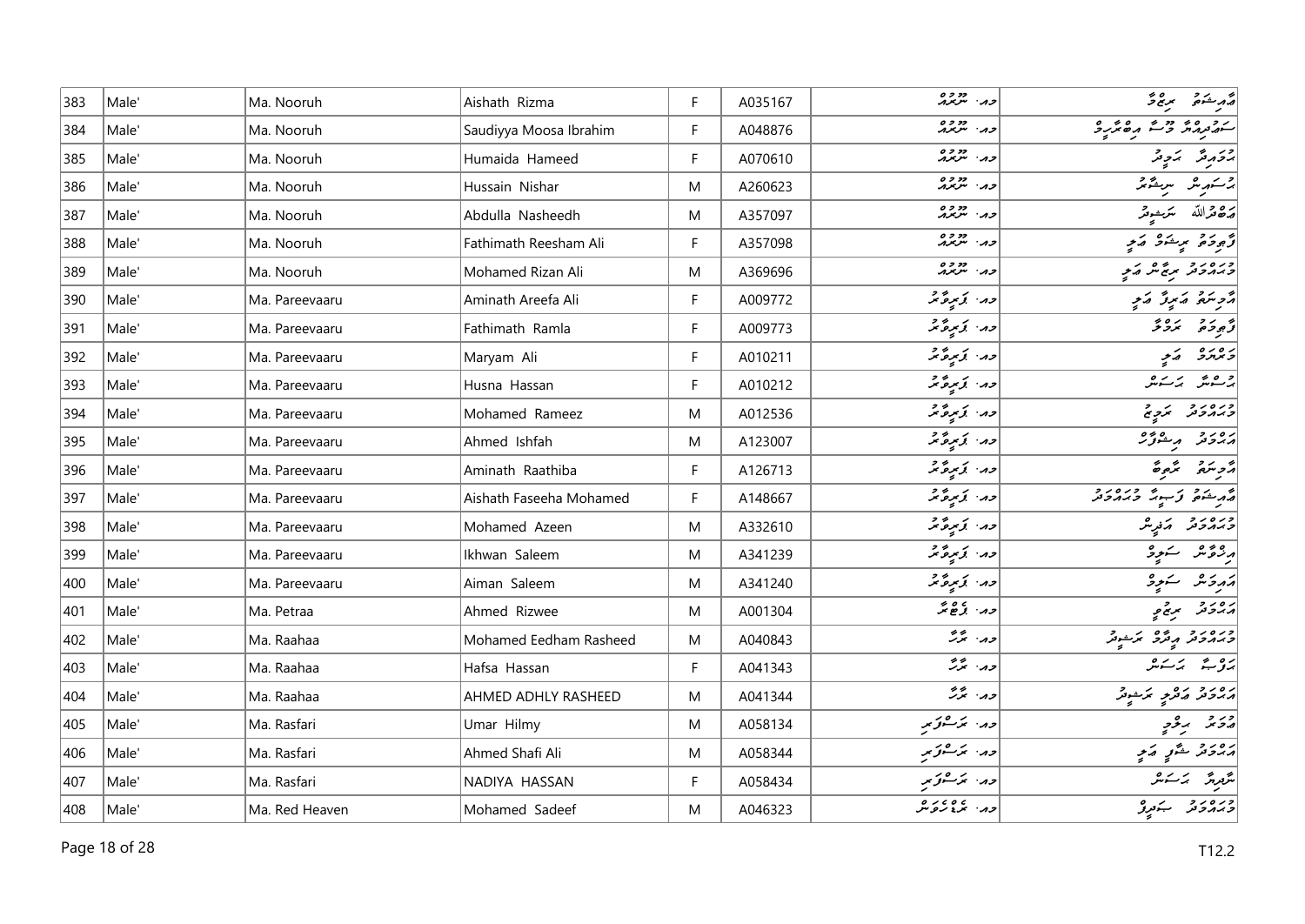| 409 | Male' | Ma. Red Heaven    | Ahmed Sadheef        | M  | A144914 | ے ہے دے رہ<br>حەد سى مەركى                               | أربر دير سنوري                            |
|-----|-------|-------------------|----------------------|----|---------|----------------------------------------------------------|-------------------------------------------|
| 410 | Male' | Ma. Red Heaven    | Mariyam Shiuna       | F  | A152585 | ە يەم دەرە<br><i>دە</i> بىر ئەركەنگر                     | رەرە شەرىخ                                |
| 411 | Male' | Ma. Red Heaven    | Ibrahim Ishfaaq      | M  | A152586 | ے ہے دے رہ<br>حەرب سرع سرحاس                             | دەنزىرە بەشۇر                             |
| 412 | Male' | Ma. Red Heaven    | Fathimath Shifa      | F  | A152587 | ەم بىرە ئەرەپەر<br><i>دە بىرە ئى</i> رىش                 | ۇ بو ئەم<br>حفوقر                         |
| 413 | Male' | Ma. Resting House | Fathimath Inaya      | F  | A033753 | در. بر عوض در ده                                         | وٌوِدَهُ مِسَمَّدٌ                        |
| 414 | Male' | Ma. Resting House | Mohamed Inad         | M  | A064349 | בו היישון מגירים                                         | ورەرو ھەد                                 |
| 415 | Male' | Ma. Resting House | Aishath Dhiyana      | F  | A064630 | ور. برگوهری در د                                         | وكهر مشكوكا المروكر مكر                   |
| 416 | Male' | Ma. Resting House | Dhon Kabulo          | F  | A131512 | ورسير شوه شرير و ه                                       | پر ہ ر د بر<br>تر سربا ہ م                |
| 417 | Male' | Ma. Resting House | Ahmed Imad           | M  | A151483 | ورستر شوه شرور م                                         | أرور ويحتر                                |
| 418 | Male' | Ma. Resting House | Aminath Fizana       | F  | A151484 | در. برگوهگری کرد ه                                       | تزجر ويحتر                                |
| 419 | Male' | Ma. Resting House | Mariyam Shiyana      | F. | A166707 | ورستر شوه شرور م                                         | ر ه ر ه<br><del>د</del> بربرگ<br>شەدگەنگر |
| 420 | Male' | Ma. Resting House | Moosa Ziyad          | M  | A207753 | ور. بر شوه شرد ده                                        |                                           |
| 421 | Male' | Ma. Resting House | Fathmath Dhunya      | F  | A327788 | בו היש שפי הירי                                          | توجدة وهيم                                |
| 422 | Male' | Ma. Result Park   | Mariyam Shifa        | F  | A024027 | دە. بر <sub>ى</sub> ۋەۋېرى <sub>م</sub>                  | ر ه ر ه<br><del>د</del> بربرگ<br>حشوقر    |
| 423 | Male' | Ma. Result Park   | Saleema Hassan       | F  | A037144 | בו. תשלפות בע                                            | برسەمىر<br>سەرچ                           |
| 424 | Male' | Ma. Result Park   | Siyadha              | F  | A043673 | در برنج ده وگریره                                        | سىدىگە                                    |
| 425 | Male' | Ma. Result Park   | Aishath Yaadha       | F  | A071921 | בו יישבפליט                                              | مەرىشىتى مەم                              |
| 426 | Male' | Ma. Result Park   | Mariyam Shimana      | F. | A124510 | حەر، سىيىم ئىگەنى ئىمرىكى<br>مەنبە سىيەنى ئىگەنى ئىمرىكى | رەرە ھەق                                  |
| 427 | Male' | Ma. Result Park   | Ahmed Thalal         | M  | A124751 | בו יי תוז בסיר תי                                        | رەرد رود<br>مەردىر بو <del>گ</del> ر      |
| 428 | Male' | Ma. Result Park   | Fathimath Shifana    | F  | A126756 | בו יי תוז בפל תי                                         | قرجوحرة ويتشرق يثر                        |
| 429 | Male' | Ma. Result Park   | Aminath Muna         | F  | A128902 | ورسير بموصوفه وم                                         | ړ د سره د څنگ                             |
| 430 | Male' | Ma. Result Park   | Thooma Mohamed       | F  | A320146 | در برخ ڈھ ژبرنا                                          | מי כנסני<br>קיב בג'ובע                    |
| 431 | Male' | Ma. Result Park   | Hussain Thalal       | M  | A360046 | בו תשלפות                                                | يز سەر شەھ بۇ ئۆچ                         |
| 432 | Male' | Ma. Result Park   | Ahmed Huzaif Fazeel  | M  | A363320 | בו יישבפליט                                              | رەدى رىمرۇ ئەيدۇ                          |
| 433 | Male' | Ma. Result Park   | Mohamed Nahil Naseer | M  | A365826 | בו יי תוז בסיף תי                                        | ورەرو شرک شب                              |
| 434 | Male' | Ma. Result Park   | Shaiha Sameeu        | F. | A405068 | בו יי תוז בסיף תי                                        | خكريد كسكورة                              |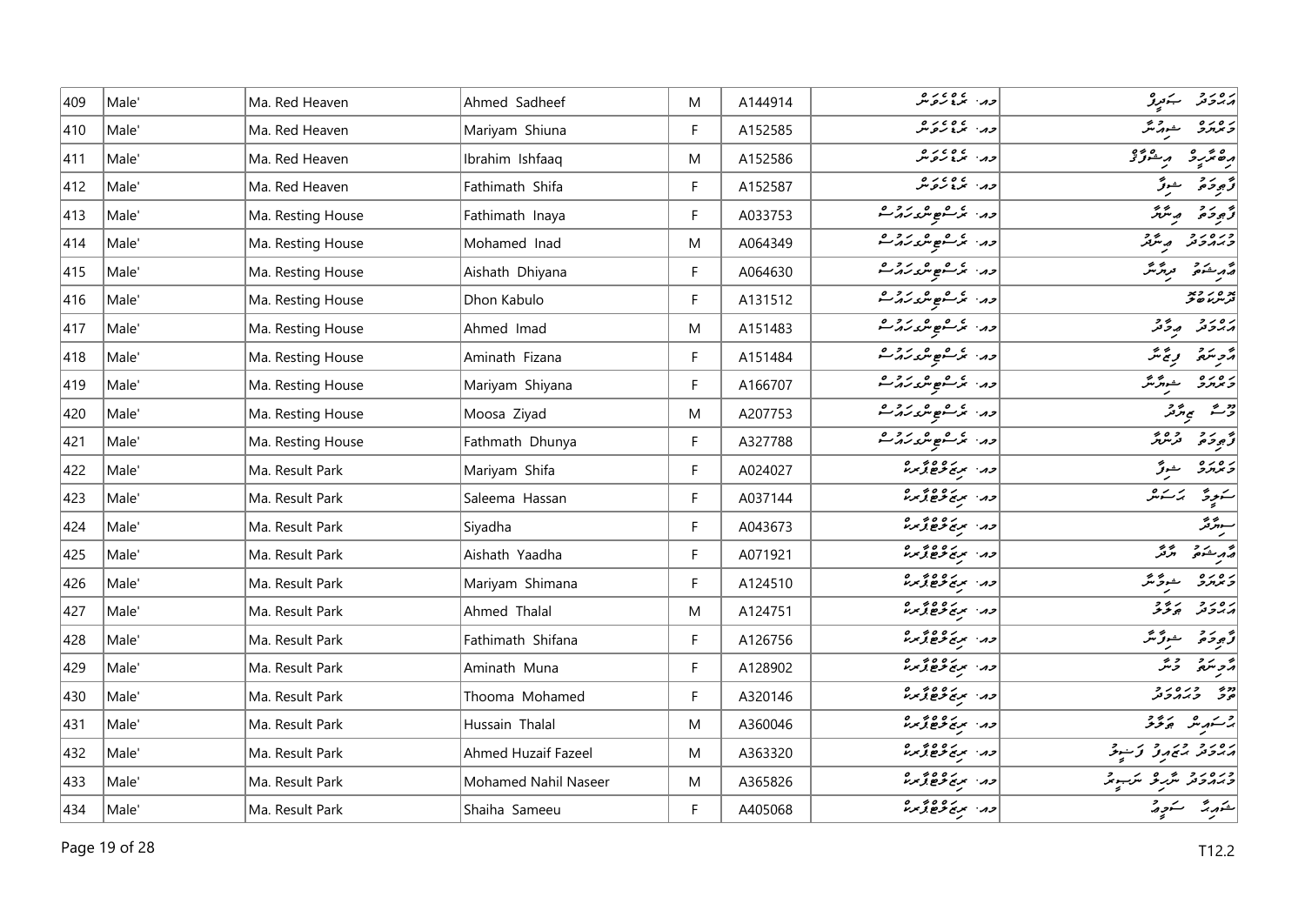| 435 | Male' | Ma. Salvine        | Aminath Yumna          | F         | A057493 | دە. سىۋەپىر                           | أزويتهم الرويتر                              |
|-----|-------|--------------------|------------------------|-----------|---------|---------------------------------------|----------------------------------------------|
| 436 | Male' | Ma. Sandhoru       | Mohamed Haleem         | M         | A032443 | دە. سەسەر                             | ورەرو پەرو                                   |
| 437 | Male' | Ma. Sandhoru       | Ismail Vishaal Mohamed | M         | A166082 | در. سکس پر د                          | ر عدد و شده دره در د                         |
| 438 | Male' | Ma. Sandhoru       | Abdulla Zivan Mohamed  | M         | A340258 | دە. سەسەر                             | رە دالله برخ درورد                           |
| 439 | Male' | Ma. Saveyna        | Nishwa Firaq           | F         | A010146 | وە سۇپىر                              | سرىشىر وپژۇ                                  |
| 440 | Male' | Ma. Seleeta        | Aminath Haleem         | F         | A035791 | ور. سکوچَ                             | ړٌ د سَرَهٌ کَ پَر دِ د                      |
| 441 | Male' | Ma. Seleeta        | Mohamed Khaleel        | M         | A056622 | در. سگویج                             | ورەرو زىرو                                   |
| 442 | Male' | Ma. Selviyaa       | Mohamed Niyaz Yoosuf   | ${\sf M}$ | A034717 | ور. ڪوورگ                             | כנסגב תוצם חבכם<br>כגובכת תוצם וקי-ת         |
| 443 | Male' | Ma. Selviyaa       | Jumana Mohamed         | F         | A101498 | حەربە سىۋە بۇ                         | و ده ده دره د د<br>ای شرکت د بر در در        |
| 444 | Male' | Ma. Selviyaa       | Lujaina Mohamed        | F         | A121067 | ور. سگوه دهگر                         | ور وره دور                                   |
| 445 | Male' | Ma. Selviyaa       | Ainy Niyaz Yoosuf      | F         | A332016 | در. سگوه پژ                           | ה'ת יית ייח"ז ברי כם<br>ה'ת יית ייח"ז ברי כם |
| 446 | Male' | Ma. Sharky Shark   | Ibrahim Shakir         | M         | A036411 | ور. ڪُي ڪُمرين                        |                                              |
| 447 | Male' | Ma. Thoathaa Villa | Ibrahim Saeed          | M         | A123865 | ور. هوءُ و دُ                         | وە ئۈرۈ<br>سکھرتر                            |
| 448 | Male' | Ma. Thoathaa Villa | Azma Ibrahim           | F         | A158384 | وړ· <sub>م</sub> وځونځ                |                                              |
| 449 | Male' | Ma. Thoathaa Villa | Mohamed Shifaz         | ${\sf M}$ | A266563 |                                       | ورەرو شوۋى                                   |
| 450 | Male' | Ma. Thoathaa Villa | Aminath Shifaza        | F         | A304856 | وربه مؤثرة                            | أأرمز المستوقي                               |
| 451 | Male' | Ma. Thoathaa Villa | Mariyam Shifaza        | F         | A391515 | حەم ئەھم بوڭر                         | رەرە ھۆق                                     |
| 452 | Male' | Ma. Thoathaa Villa | Saaidha Ibrahim        | F         | A399385 | رو. هوڅونځ                            | ە ھەمرىرى<br>مەھەمرىرى<br>السفهر قمر         |
| 453 | Male' | Ma. Thoathaa Villa | Hawwa Nazla            | F         | A404601 | ور. ءُءُوءٌ                           | برەپچ<br>سرچ پڅ                              |
| 454 | Male' | Ma. Thoathaage     | <b>Abdul Nasir</b>     | M         | A032719 | קת יקים<br>כתי קיפצ                   | رە دە ئەسىر                                  |
| 455 | Male' | Ma. Thoathaage     | Aishath Rasheeda       | F         | A037114 | קת יקישי<br><i>ב</i> ת יקי <i>פ</i> צ | أوار مشكاتها المتمر المستوفر                 |
| 456 | Male' | Ma. Three D        | Abdulla Saleem         | M         | A053178 | <br> حدا همیدی                        | 20% اللّه كرود                               |
| 457 | Male' | Ma. Uduvilaage     | Mariyam Azima          | F         | A042008 | در. دو وو                             | ر ه ر ه<br><del>ر</del> بربرگ<br>د گرځ گر    |
| 458 | Male' | Ma. Uduvilaage     | Fathmath Auzamy        | F         | A059495 | در ود وځ                              | أزودكم مصفح                                  |
| 459 | Male' | Ma. Uduvilaage     | Ahmed Azeem            | M         | A062470 | در دوروره<br>در مورود                 | رەرد كەنجى                                   |
| 460 | Male' | Ma. Uduvilaage     | Mohamed Arif           | ${\sf M}$ | A062981 | دړ٠ روو دي<br>در٠ روونون              | ورەر د ئەر                                   |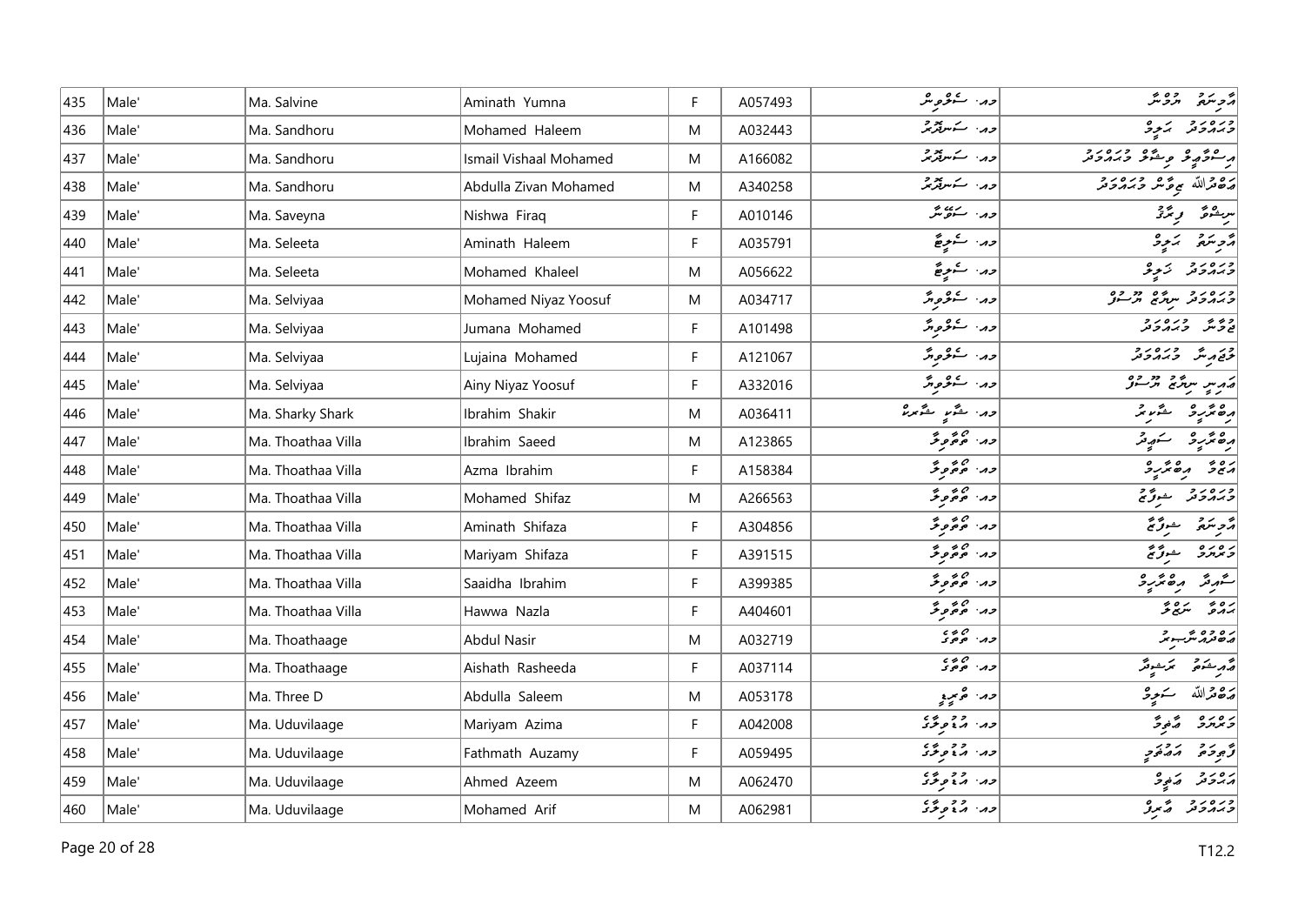| 461 | Male' | Ma. Uduvilaage  | Aishath Azeema                 | F. | A071953 | ود د و و و<br>در د د وگر      | أمام يشكا والمتحفي      |
|-----|-------|-----------------|--------------------------------|----|---------|-------------------------------|-------------------------|
| 462 | Male' | Ma. Uduvilaage  | Hawwa Azleema                  | F  | A089523 | و د د د د د د<br>ور ارو و د د | ره په سرچ د پخ          |
| 463 | Male' | Ma. Uduvilaage  | Fathimath Haleem               | F. | A089541 | ود د و و و<br>ود د وگون       | وَجوحه كِمَ مِرْحِد     |
| 464 | Male' | Ma. Uduvilaage  | Aminath Azma                   | F  | A089542 | وړ ده وي.<br>در د وگ          | أثر سرة المره و         |
| 465 | Male' | Ma. Uduvilaage  | Ibrahim Azeem                  | M  | A089543 | وړ ده وي.<br>در د وگ          | أرە ئەر ئەر ئەر         |
| 466 | Male' | Ma. Uduvilaage  | Ismail Azeem                   | M  | A089544 | ود د و و،<br>ود د وڅو         | بر شۇم ئۇ سەنبۇ ئ       |
| 467 | Male' | Ma. Uduvilaage  | Khadeeja Mohamed               | F. | A106903 | ود د و د و<br>ود د وڅو        | زَمْرِيحَ وَبَرُوونَزْ  |
| 468 | Male' | Ma. Uduvilaage  | Hussain Azeem                  | M  | A143034 | و د کار وي.<br>د د کارگانو    | پر سکه سر مرکز مرکز     |
| 469 | Male' | Ma. Viavathi    | Amir Mohamed                   | M  | A032549 | در ورکو                       | ه د دره در              |
| 470 | Male' | Ma. Viavathi    | Shinah Amir                    | M  | A373256 | در ورَوَّهِ                   | ئىنىدىگە<br>وزحرتنر     |
| 471 | Male' | Ma. Vidhifaan   | Ahmed Giyas                    | M  | A025112 |                               | دەرو تەرگ               |
| 472 | Male' | Ma. Visan House | Mohamed Shahid Ahmed<br>Rameez | M  | A036093 | حەر، ئەسكە ئەرەبى             | ورەرو شرىر رەرو برور    |
| 473 | Male' | Ma. Visan House | Ahmed Rameez                   | M  | A052660 | دە. ئەسەمەردە ھ               | د د د پروتم             |
| 474 | Male' | Ma. Visan House | Ibrahim Humaid Shahid Rameez   | M  | A356804 | حەر، ئەسكەردە ئە              | رە ئەر ئەزەر ئەر ئەر ئە |
| 475 | Male' | Ma. Visan House | Khadheeja Shahid Rameez        | F  | A356805 | وړ وسه کرده ک                 | تزمرة الشرير الزواج     |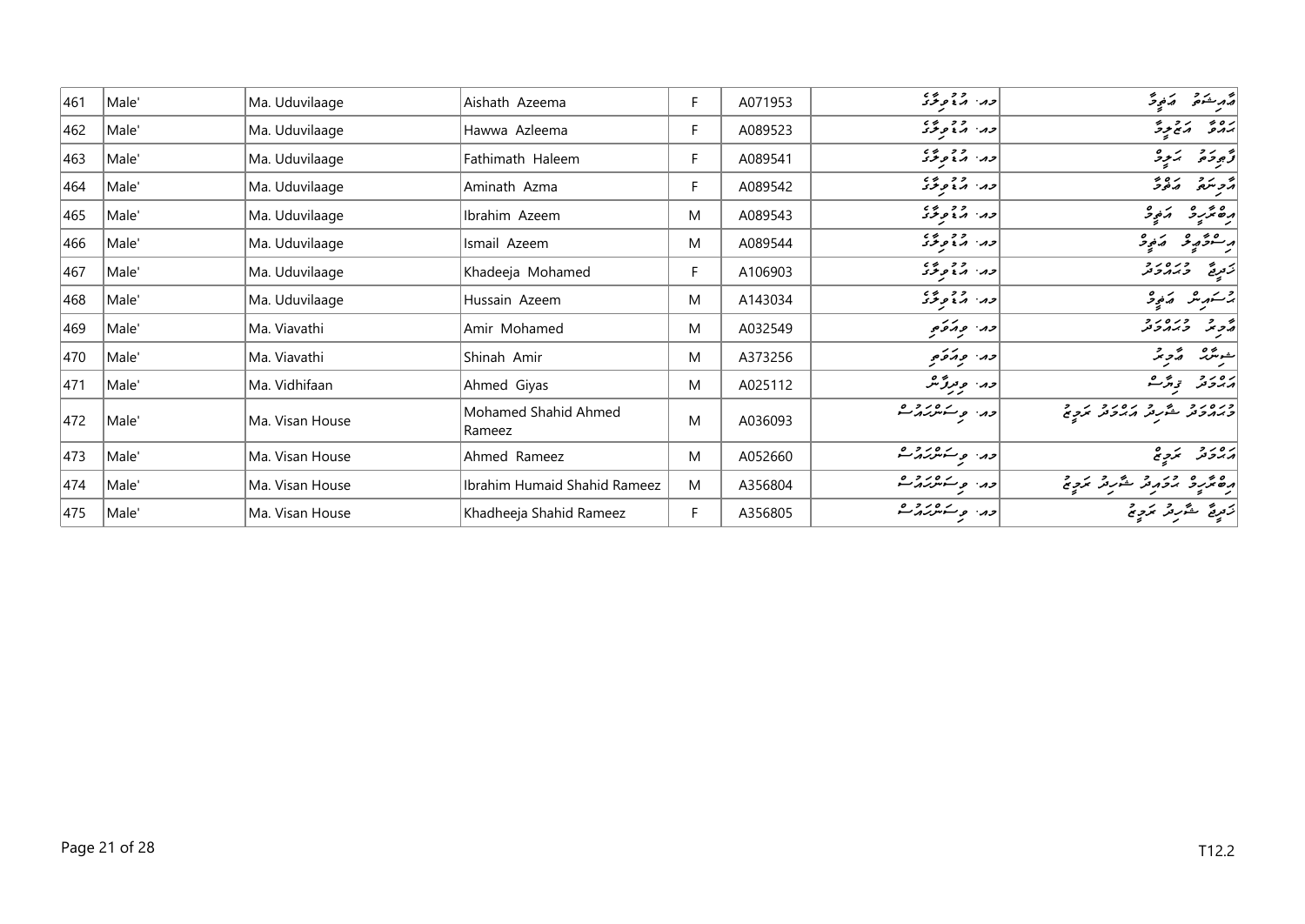## *w7qAn8m? sCw7mRo>u; wEw7mRw;sBo<*

| ' مرمر | 'يئرىثر: |
|--------|----------|
|        |          |
|        |          |
|        |          |

## *w7q9r@w7m> sCw7qHtFoFw7s; mAm=q7 w7qHtFoFw7s;*

| ىر تە | $\mathcal{O} \times$<br>$\sim$ | $\sim$<br>. . | لترنثر |
|-------|--------------------------------|---------------|--------|
|       |                                |               |        |
|       |                                |               |        |
|       |                                |               |        |

| انترنثر: | $^{\circ}$ | يبرهر | $^{\circ}$<br>سرسر |
|----------|------------|-------|--------------------|
|          |            |       |                    |
|          |            |       |                    |
|          |            |       |                    |

| ' ئىرتىر: | سر سر |  |
|-----------|-------|--|
|           |       |  |
|           |       |  |
|           |       |  |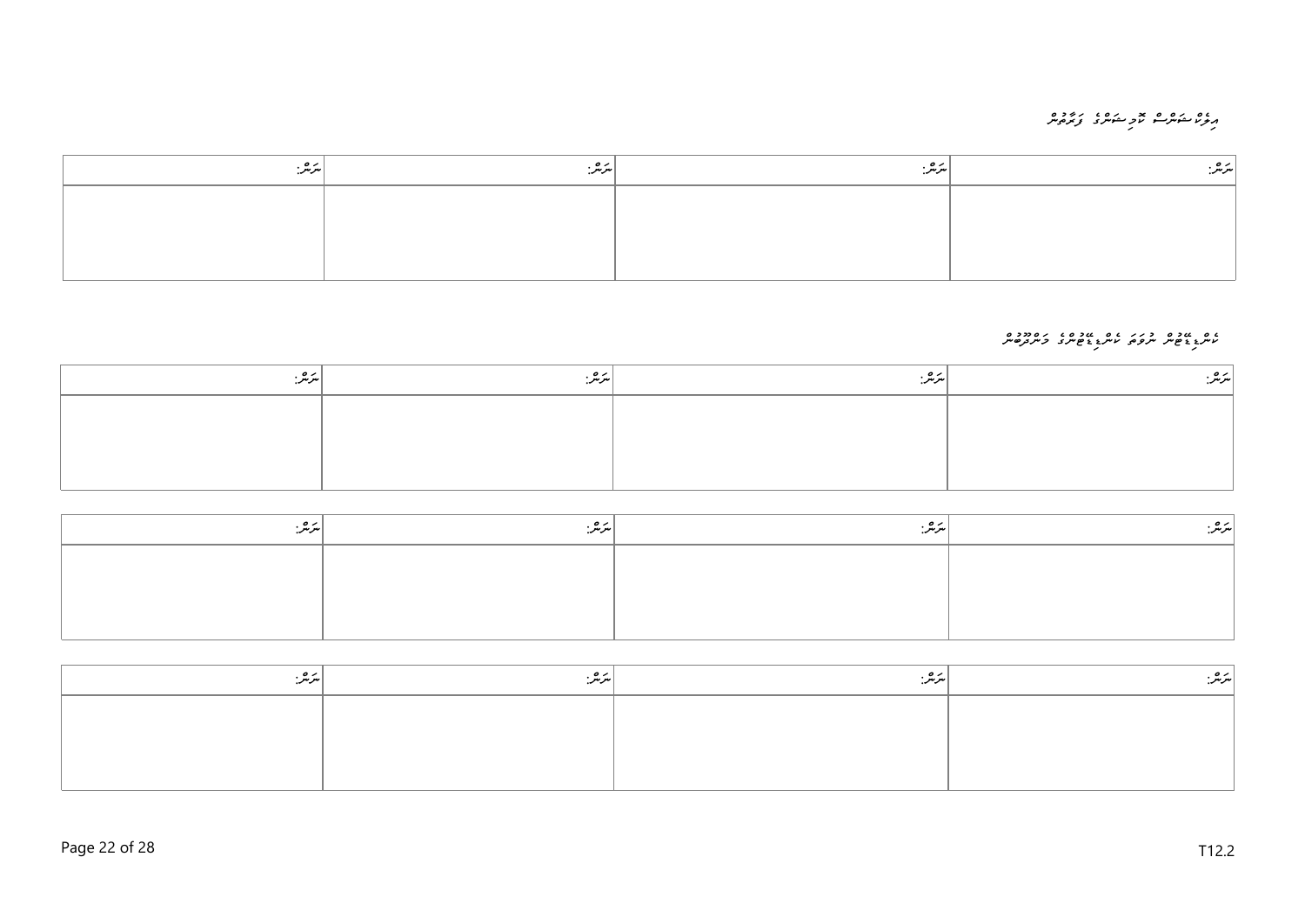| يزهر | $^{\circ}$ | ىئرىتر: |  |
|------|------------|---------|--|
|      |            |         |  |
|      |            |         |  |
|      |            |         |  |

| <sup>.</sup> سرسر. |  |
|--------------------|--|
|                    |  |
|                    |  |
|                    |  |

| ىر تە | $\sim$ | ا بر هر: | $^{\circ}$<br>' سرسر. |
|-------|--------|----------|-----------------------|
|       |        |          |                       |
|       |        |          |                       |
|       |        |          |                       |

| 。<br>مرس. | $\overline{\phantom{a}}$<br>مر مىر | يتريثر |
|-----------|------------------------------------|--------|
|           |                                    |        |
|           |                                    |        |
|           |                                    |        |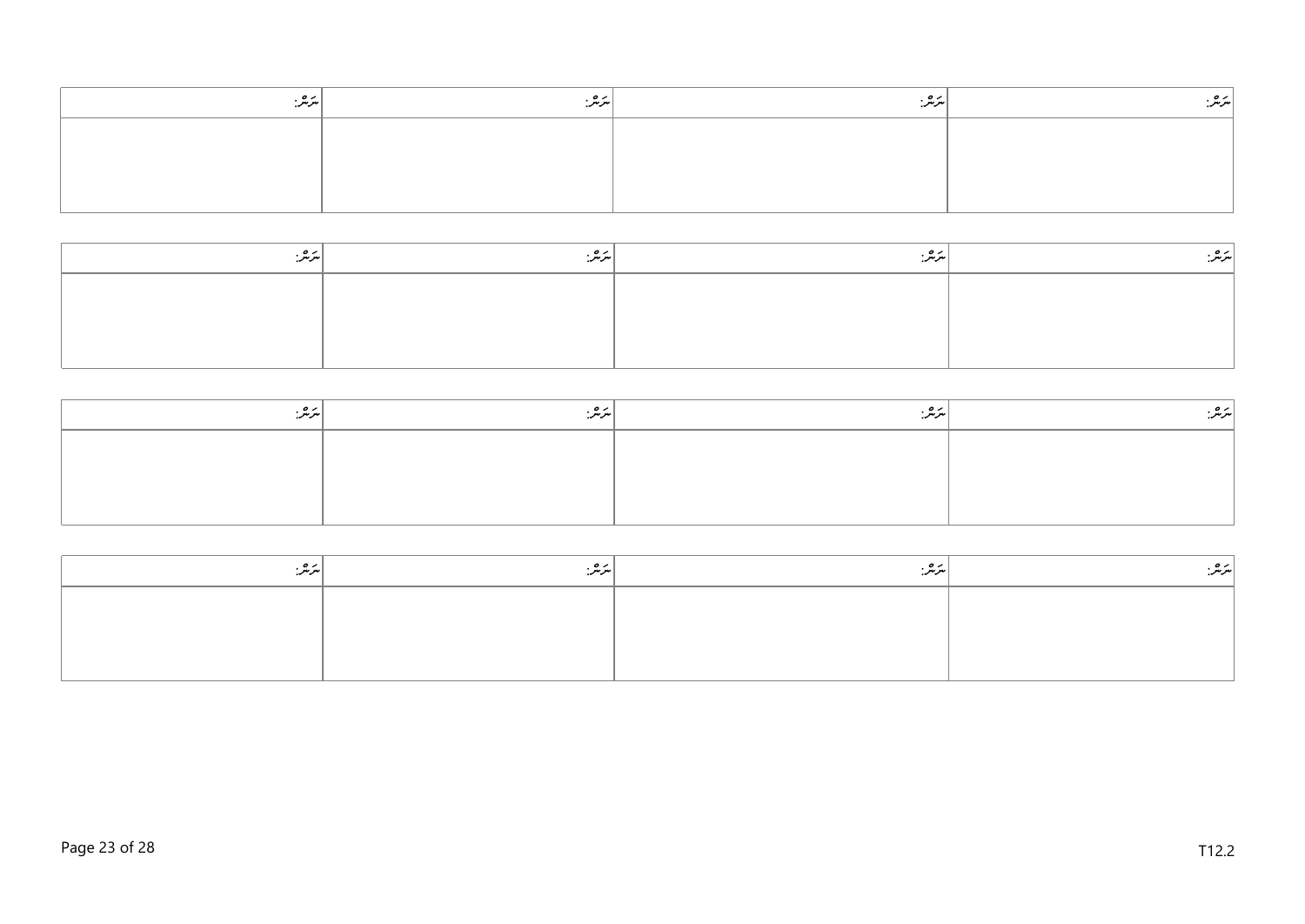| ير هو . | $\overline{\phantom{a}}$ | يرمر | اير هنه. |
|---------|--------------------------|------|----------|
|         |                          |      |          |
|         |                          |      |          |
|         |                          |      |          |

| ىبرىر. | $\sim$<br>ا سرسر . | يئرمثر | o . |
|--------|--------------------|--------|-----|
|        |                    |        |     |
|        |                    |        |     |
|        |                    |        |     |

| كترنثر: | 。 | 。<br>سرسر. | o <i>~</i> |
|---------|---|------------|------------|
|         |   |            |            |
|         |   |            |            |
|         |   |            |            |

|  | . ه |
|--|-----|
|  |     |
|  |     |
|  |     |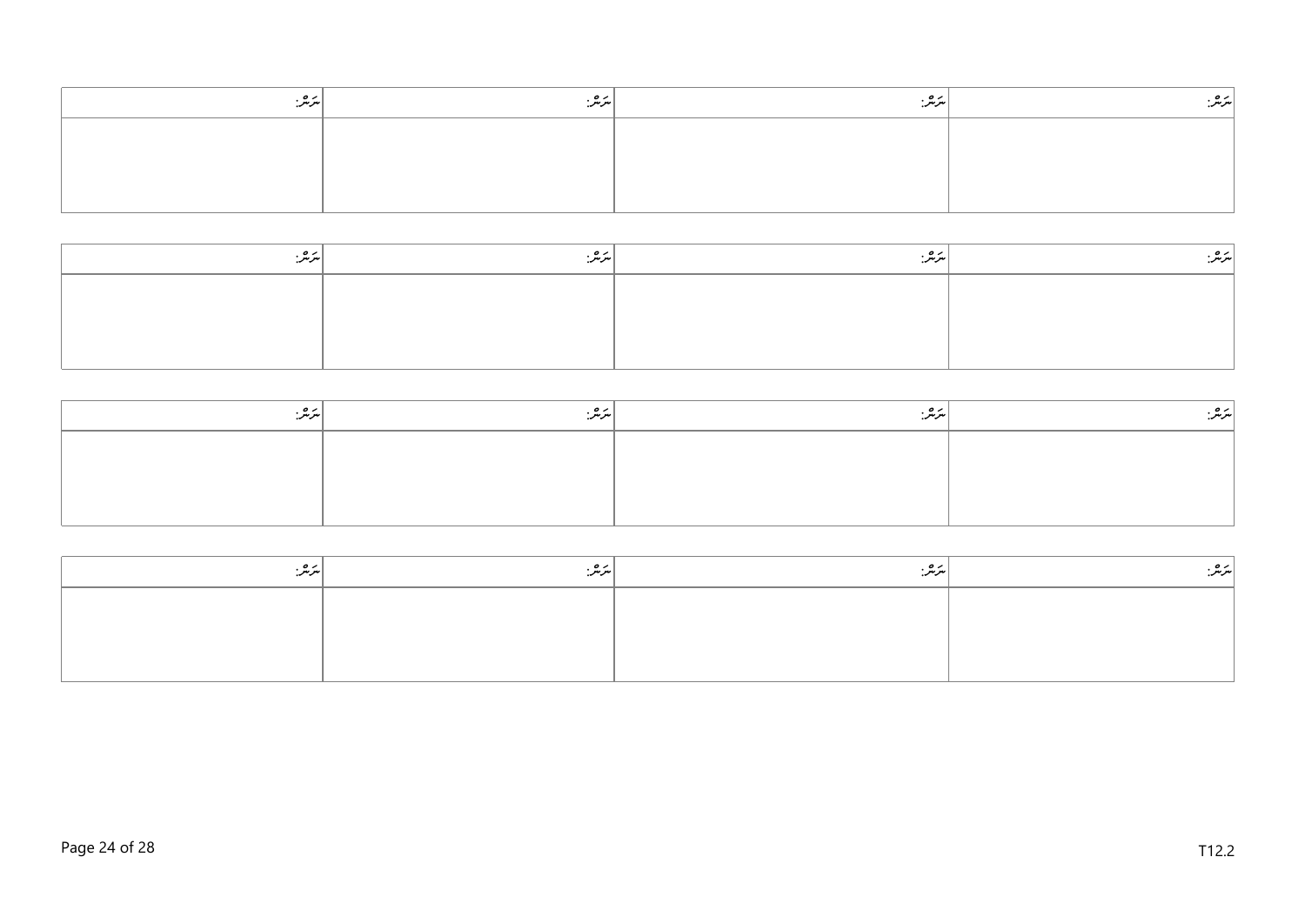| ير هو . | $\overline{\phantom{a}}$ | يرمر | اير هنه. |
|---------|--------------------------|------|----------|
|         |                          |      |          |
|         |                          |      |          |
|         |                          |      |          |

| ىر تىر: | $\circ$ $\sim$<br>" سرسر . | يبرحه | o . |
|---------|----------------------------|-------|-----|
|         |                            |       |     |
|         |                            |       |     |
|         |                            |       |     |

| الترنثر: | ' مرتكز: | الترنثر: | .,<br>سرسر. |
|----------|----------|----------|-------------|
|          |          |          |             |
|          |          |          |             |
|          |          |          |             |

|  | . ه |
|--|-----|
|  |     |
|  |     |
|  |     |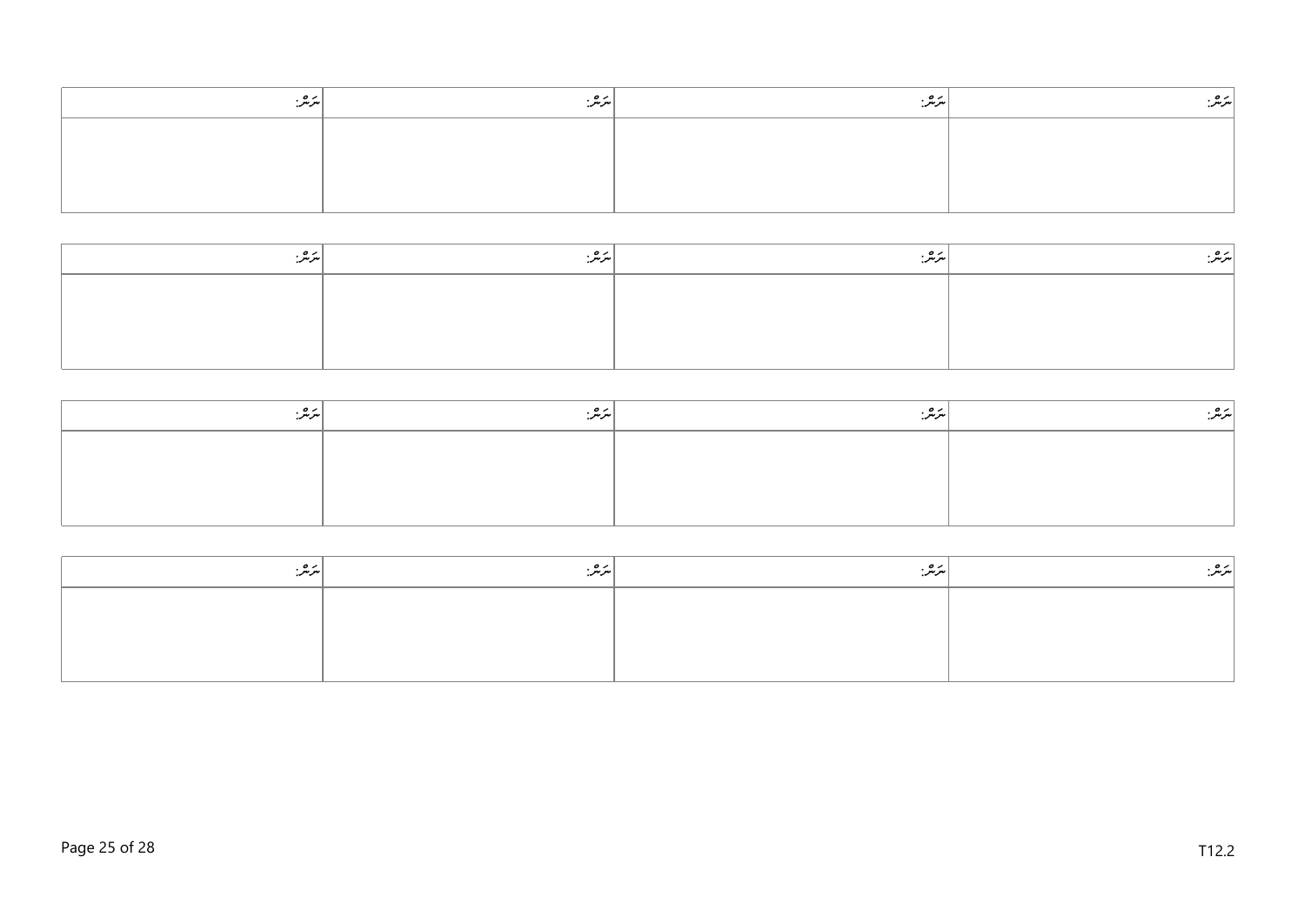| $\cdot$ | ο. | $\frac{\circ}{\cdot}$ | $\sim$<br>سرسر |
|---------|----|-----------------------|----------------|
|         |    |                       |                |
|         |    |                       |                |
|         |    |                       |                |

| يريثن | ' سرسر . |  |
|-------|----------|--|
|       |          |  |
|       |          |  |
|       |          |  |

| بر ه | 。 | $\overline{\phantom{0}}$<br>َ سومس. |  |
|------|---|-------------------------------------|--|
|      |   |                                     |  |
|      |   |                                     |  |
|      |   |                                     |  |

| 。<br>. س | ىرىىر |  |
|----------|-------|--|
|          |       |  |
|          |       |  |
|          |       |  |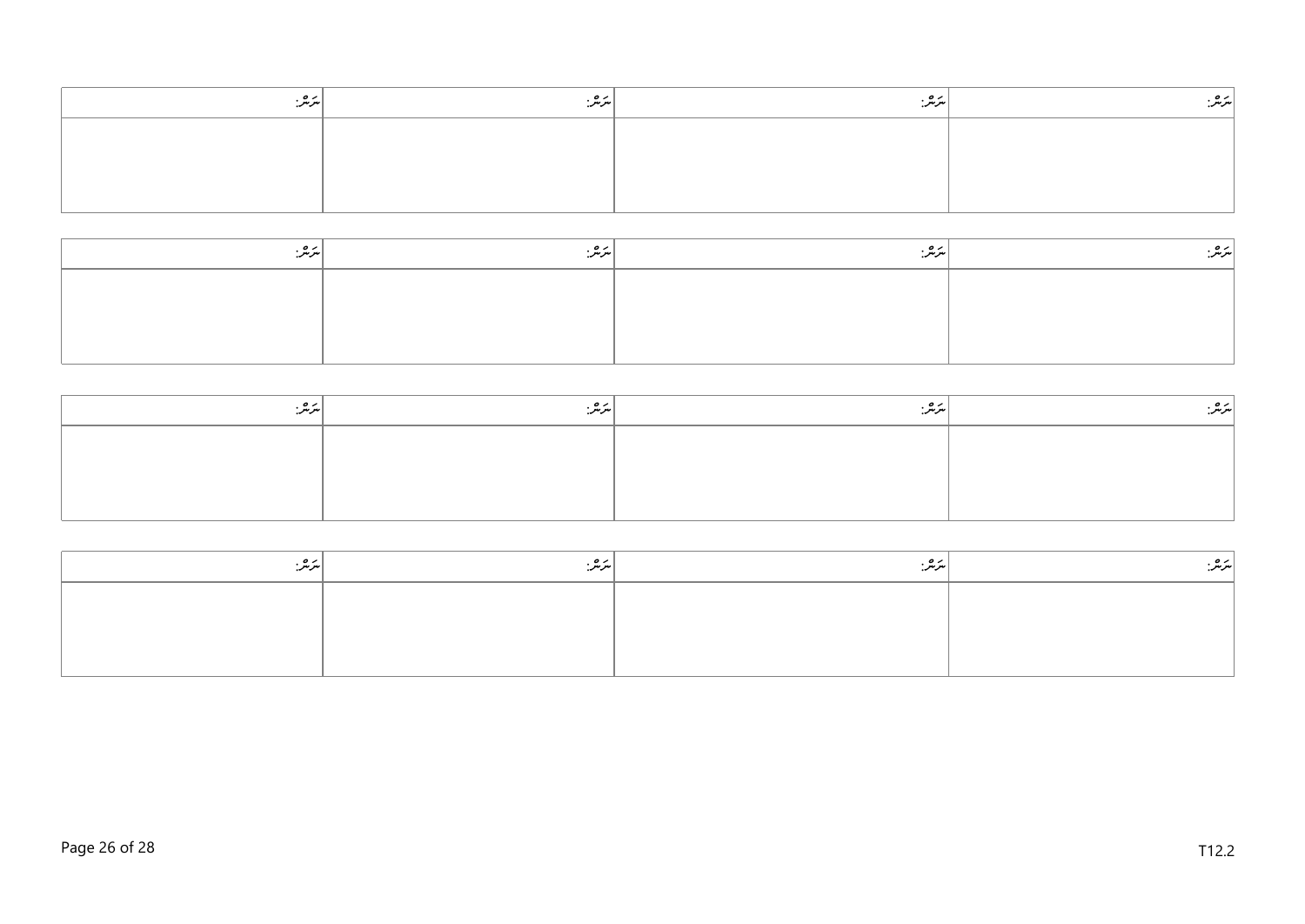| ير هو . | $\overline{\phantom{a}}$ | يرمر | لتزمثن |
|---------|--------------------------|------|--------|
|         |                          |      |        |
|         |                          |      |        |
|         |                          |      |        |

| ىبرىر. | $\sim$<br>ا سرسر . | يئرمثر | o . |
|--------|--------------------|--------|-----|
|        |                    |        |     |
|        |                    |        |     |
|        |                    |        |     |

| الترنثر: | ' مرتكز: | الترنثر: | .,<br>سرسر. |
|----------|----------|----------|-------------|
|          |          |          |             |
|          |          |          |             |
|          |          |          |             |

|  | . ه |
|--|-----|
|  |     |
|  |     |
|  |     |